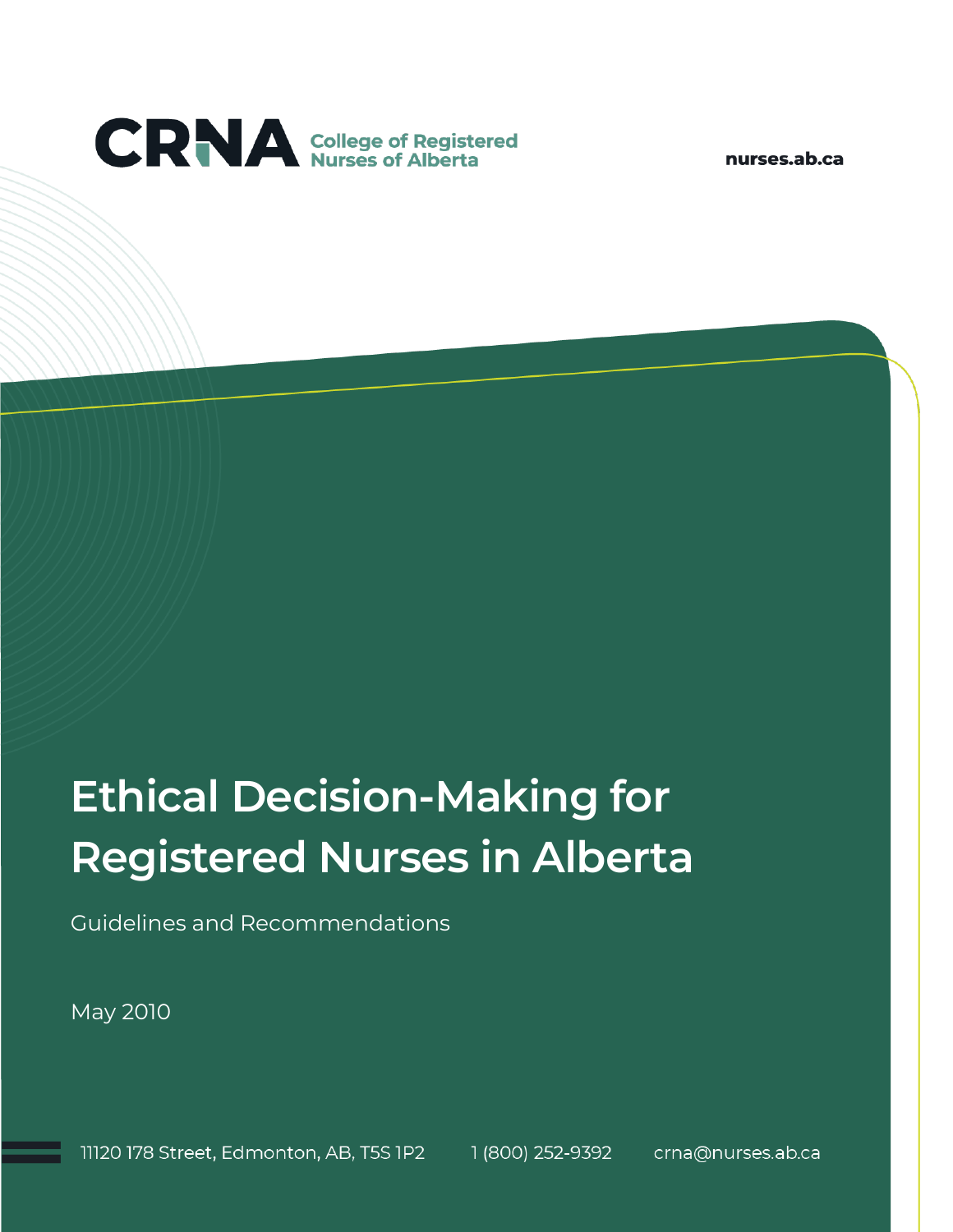

Approved by the College and Association of Registered Nurses of Alberta (CARNA) Council, May 2010.

CARNA is operating as the College of Registered Nurses of Alberta (CRNA).

Use of this document is permitted for the purposes of education, research, private study or reference.

Ensure you are using the current version of this document by visiting our website.

College of Registered Nurses of Alberta 11120 – 178 Street Edmonton, AB T5S 1P2

Phone: 780.451.0043 (in Edmonton) or 1.800.252.9392 (Canada-wide) Fax: 780.452.3276 Email: *[practice@nurses.ab.ca](mailto:practice@nurses.ab.ca)* Website: *[nurses.ab.ca](http://www.nurses.ab.ca/)*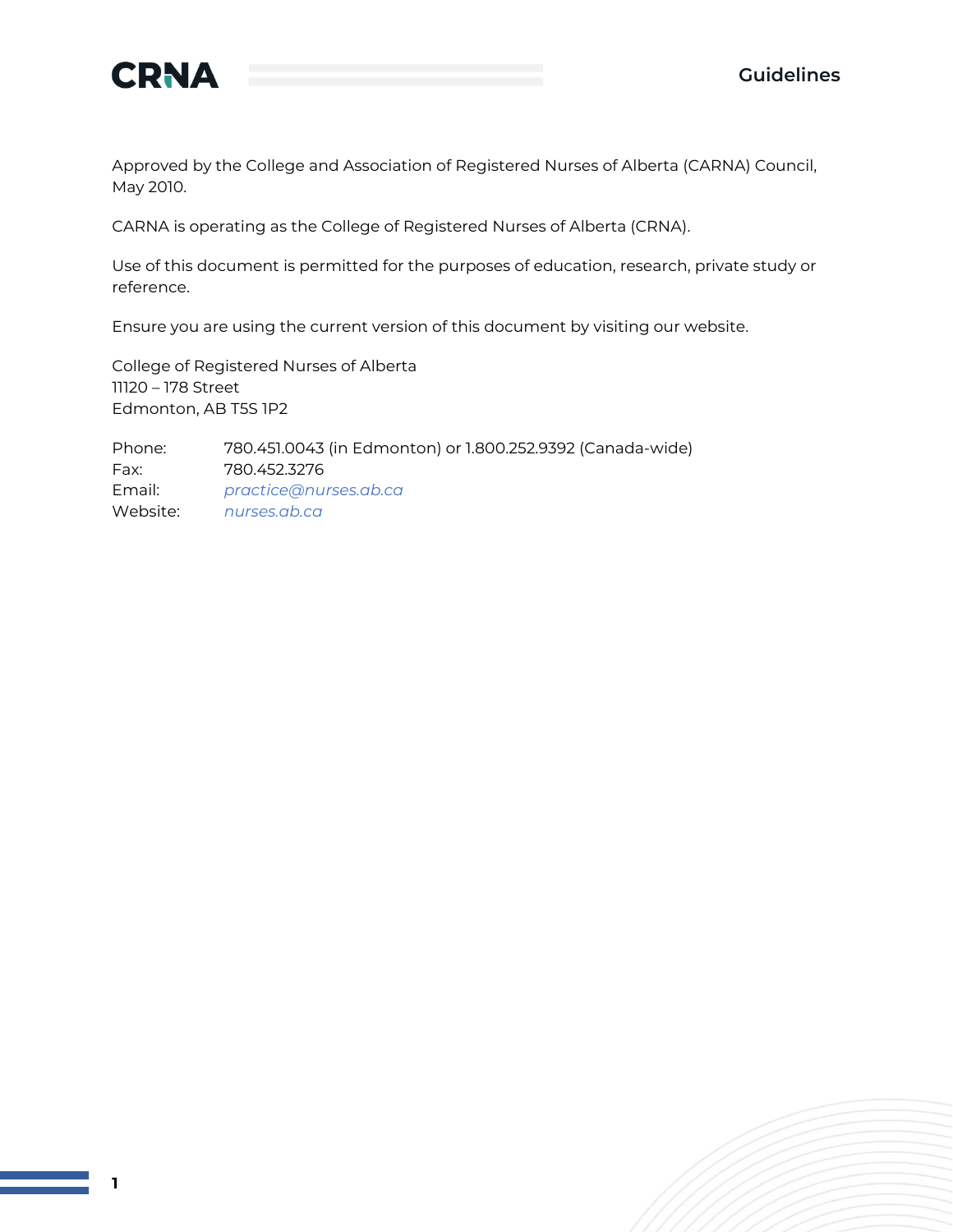

### **Table of Contents**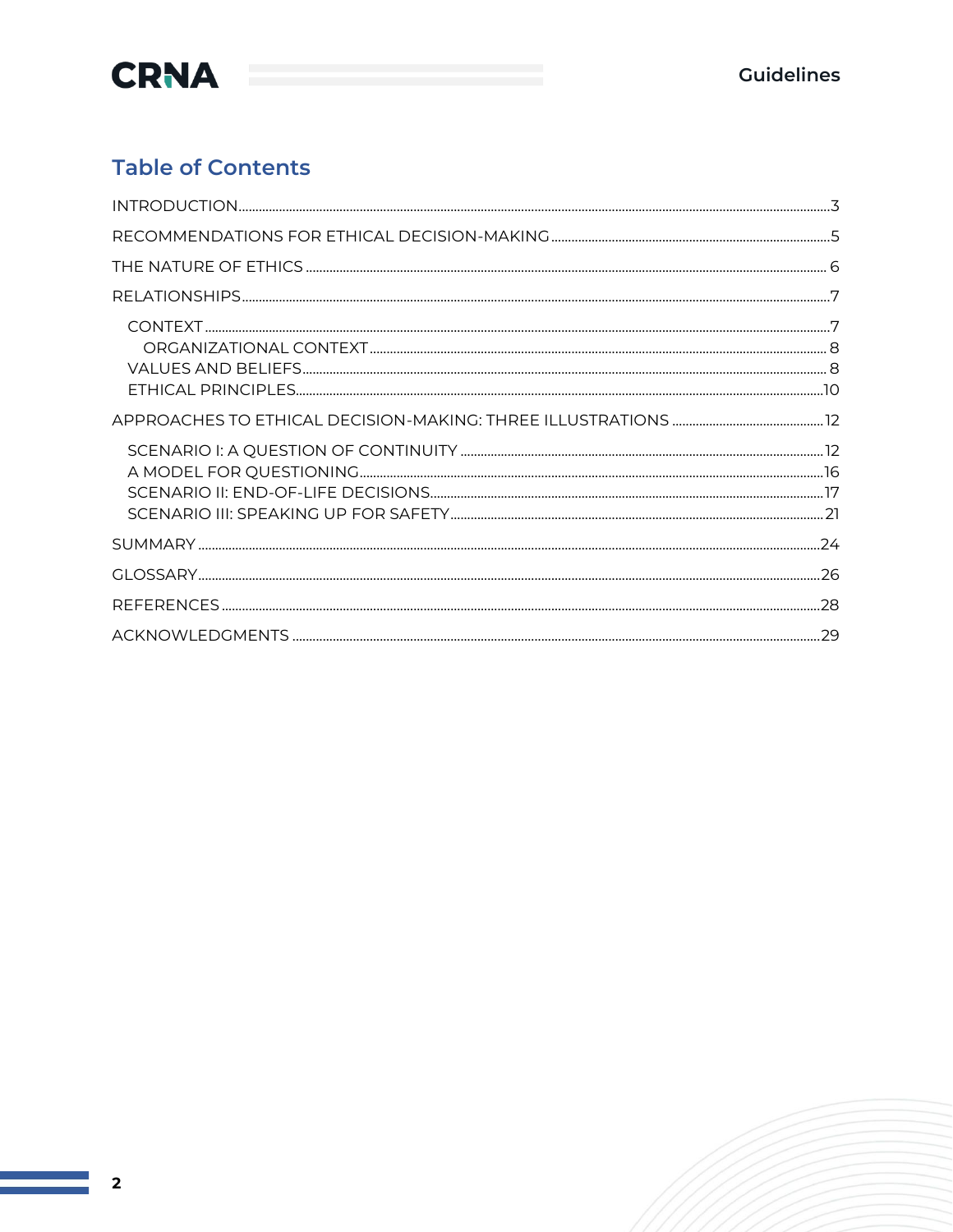## **CRNA**

## **Introduction**

The purpose of the document *Ethical Decision-Making for Registered Nurses in Alberta: Guidelines and Recommendations* is to provide registered nurses in Alberta with information, resources and approaches to assist them determine and achieve ethical nursing practice within their own practice settings. The information presented on ethical decision-making in this document is not intended to dictate one way of ethical thinking for all registered nurses. Instead, the material presented is intended to enlarge our common understanding as registered nurses of:

- what ethical nursing practice is and is not, and why
- a variety of approaches which may be used by registered nurses to identify and respond to ethical questions which arise in their practice
- the resources and expertise available to registered nurses with ethical questions through their regulatory college and professional association and other professional networks

This document is not prescriptive. It does not suggest that if X situation occurs, then Y response should follow. Ethical decision-making is not that easy, nor should it ever be. We need to proceed with thought and open minds when it is human lives and suffering, harms and benefits, right and wrong that are at stake. The decisions that we make touch not only our **CLIENTS**' **1** lives but those of the people we work with each day.

> *"…Ethics is not a black-and-white subject, which you either know or don't know…Ethics always involves thinking and feeling, study and practice, knowledgeand intuition. As such, ethics involves the whole person of you the nurse, and the whole person of the patient or client. This is a tall order; it is also a personal challenge."*

> > (Tschudin & Farr, 1994)

This document and the Canadian Nurses Association (CNA) *Code of Ethics for Registered Nurses* (2008a) can assist registered nurses to practice ethically and work through ethical concerns that they may face in their day-to-day practice.

Ethical **MODELS** and frameworks can help registered nurses consider all aspects of an ethical concern and guide them in their thinking about a particular ethical issue or concern. For many people, some styles of decision-making are more comfortable than others. Some nurses feel at home with a problem-solving method similar to the nursing process, with assessment, planning, intervention and evaluation components. This is a good approach. Other nurses feel more confident of their ethical decision-making when they apply ethical **PRINCIPLES** to arrive at their determination of ethical issues. This, too, is a sound approach. Still

<sup>1</sup> Words or phrases displayed in **BOLD CAPITALS** upon first mention are defined in the glossary.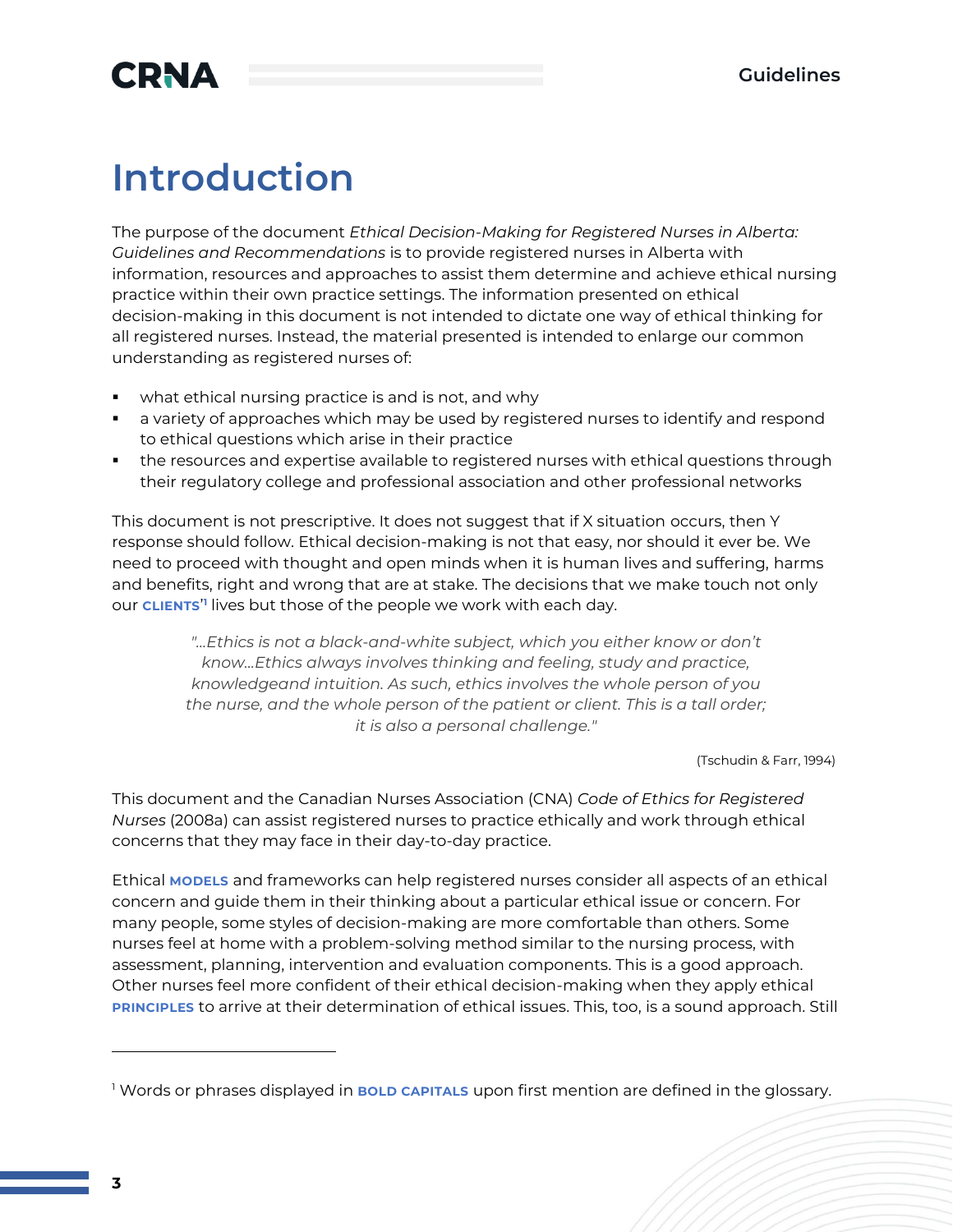

other nurses find that exploring relationships allows them to become aware of relevant **VALUES** and perspectives to reach a decision. This is an equally valid approach. The ethical model by Oberle & Raffin is provided in the CNA *Code of Ethics for Registered Nurses*.

In this document three approaches to ethical decision making are provided. One approach is an ethical questioning model in the image of a flower and is used to highlight a series of questions to be considered when examining an ethical concern. There is no one best way to address ethical issues or to make ethical decisions. Each person must find his or her own approach, accept the struggle of developing a value system to guide their decisions, and take responsibility for their actions.

Most importantly, nurses must ask the *questions of ethics* and strive for the best resolutions possible in each unique set of circumstances. With each ethical question and action, we are changed. It is always possible to act differently, and perhaps better, next time - but only if we are willing to reflect on and critique our decisions and search for understanding of one another.

Ethical decision-making is an exercise in ethical reflection, because in the process of questioning one seeks to understand values and varying perspectives on issues. As registered nurses we strive to understand the meaning that these experiences hold for each person. Through questioning and understanding, it is expected that ethical actions become clearer, and possibilities for actions become reality.

The unique aspects of each approach to ethical decision-making demonstrate the College and Association of Registered Nurses of Alberta's (CARNA) **BELIEF** that registered nurses are accountable and responsible for their own nursing practice and must be prepared to use their personal power and professional judgment to take ethical action. CARNA also believes that ethical action by nurses must be supported by other key stakeholders in the health-care system if the goal of safe, competent, ethical nursing care is to be ensured for all Albertans. The nature of ethics in modern health care requires no less.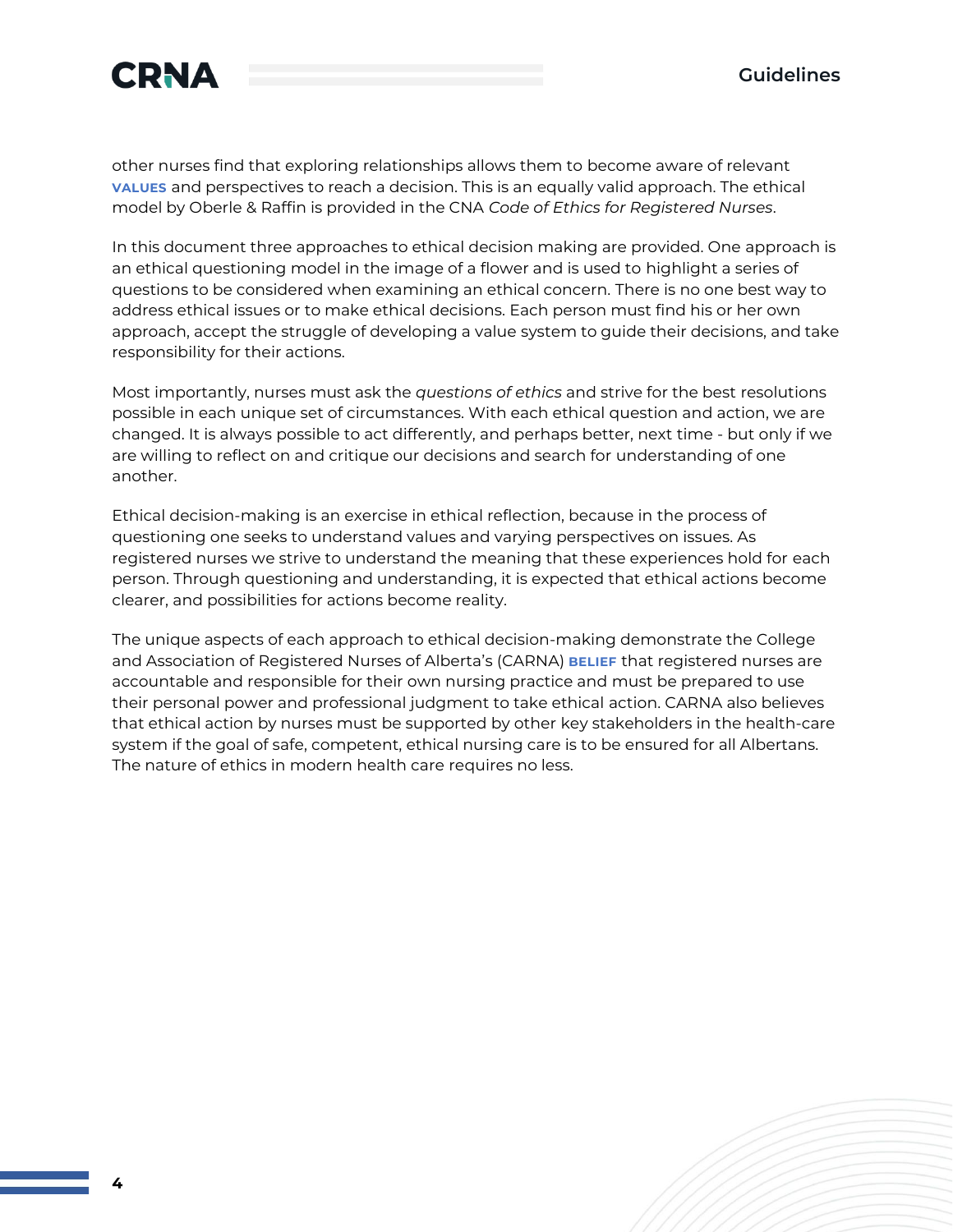#### **Registered Nurses and Ethical Decision-Making**

Regardless of the means chosen to approach ethical questions, several tenets hold true for all registered nurses:

- **1.** As registrants of a self-governing health profession, we have accountabilities to both ourselves and to the public to advocate for safe, competent, ethical nursing care.
- **2.** As people with capacity for ethical decision-making and action, it is incumbent on each of us to use all the resources at our disposal to individually and collectively advocate for a health-care system that ensures accessibility, universality, and comprehensiveness of necessary health-care services.
- **3.** As parents, children, family members, neighbors, and fellow citizens, we **can** in concert with all Albertans, achieve greater equity for all and a more ethical world in health care.

## **Recommendations for Ethical Decision-Making**

Registered nurses can and should encourage ethical outcomes in health care by:

- maintaining commitment to client choice;
- **EXP** raising awareness of ethical issues in client care and research;
- obtaining necessary consultation on ethical concerns;
- becoming involved in the development of policy on ethical issues;
- **■** advocating for safe and competent nursing care within Alberta communities;
- encouraging and facilitating cooperation and collaboration between professionals and between agencies to effect improvements within health care;
- participating in the development of practice standards, issues statements and position papers on professional issues;
- working with colleagues to identify crucial ethical issues for the profession, including:
	- o the implementation of evidence-based practice, and
	- o shaping the direction of health-care reform;
- linking of resource allocation decisions to client outcomes; and
- providing constructive influence in ethical decision-making that arises at all levels:
	- o system-wide
	- o within institutions and provider groups
	- o within individual nursing practice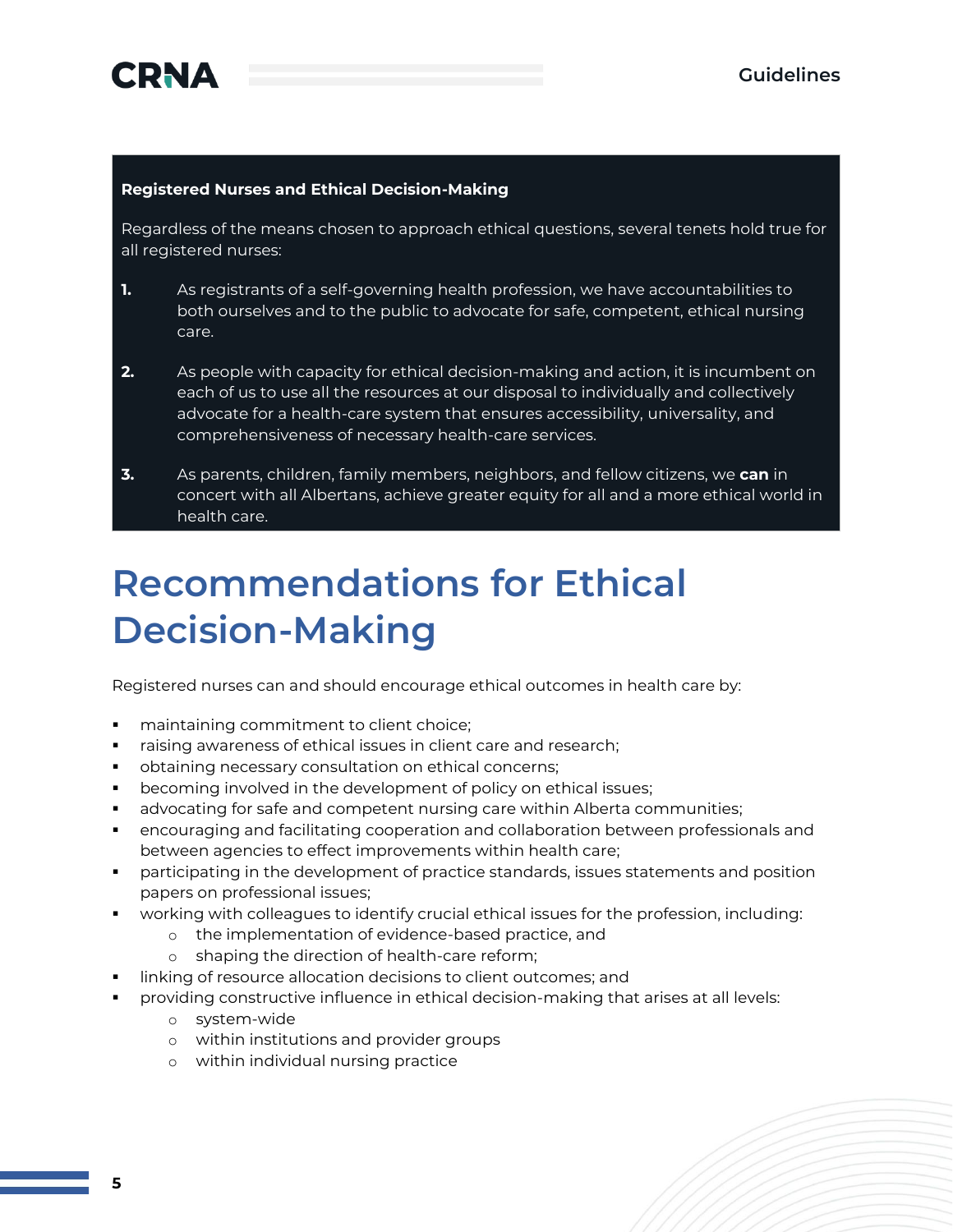

This document contains three main parts. First, there is a broad overview of various approaches to ethical decision-making. Analyses of three very different human situations in health care are then presented, along with a non-exhaustive set of models for ethical thinking, action and review. Finally, recommendations for ethical decision-making within nursing practice are discussed. Each part of the document offers insights into ethical decision-making from a different perspective. Together, all of the parts are intended to provide a meaningful foundation for ethical nursing practice.

## **The Nature of Ethics**

Ethics is concerned with the norms of right and wrong, of what is thought good or bad, of *ought* and *ought not*, in respect to values and behaviours between persons. Values are at the heart of ethics; they govern how we treat each other and the systems we create to bring about the care of one another.

Ethical decision-making involves ethical reasoning and behaviour about best action, based on the conviction that some actions are better than others. Moral and ethical thinking explores relations between people about how to live well as a human community. For health care, and nursing specifically, the questions of ethics and health-care ethics, of how one should act and what one should do, arise from everyday practice. Ethical reflection is part of conscious living; it is the familiar experience of finding oneself driven to wonder what should be done or what should have been done in difficult moments. Ethical issues pervade all health care and nursing practice, from the manner in which we greet each other to the decision of removing a client's feeding tube, or from the way research is conducted to the way we relate to other health professionals in providing care.

#### **Kinds of Ethical Concerns**

For registered nurses and other health-care professionals, ethical issues may be experienced as **ETHICAL VIOLATIONS** (involve actions or failures to act that breach fundamental duties to the persons receiving care or to colleagues and other health-care providers), **ETHICAL DILEMMAS** (arising from the tension between two or more actions of equal moral worth) and **ETHICAL DISTRESS** (feelings of guilt, concern or distaste arising out of actions or inactions imposed on a person). These experiences of ethical concern originate in the relationships and decision-making that occur around patient/client healthcare situations (Canadian Nurses Association [CNA], 2008).

The nature of ethical thinking is to consider appropriate action by asking questions, such as the following:

What are the obvious or hidden values that influence action?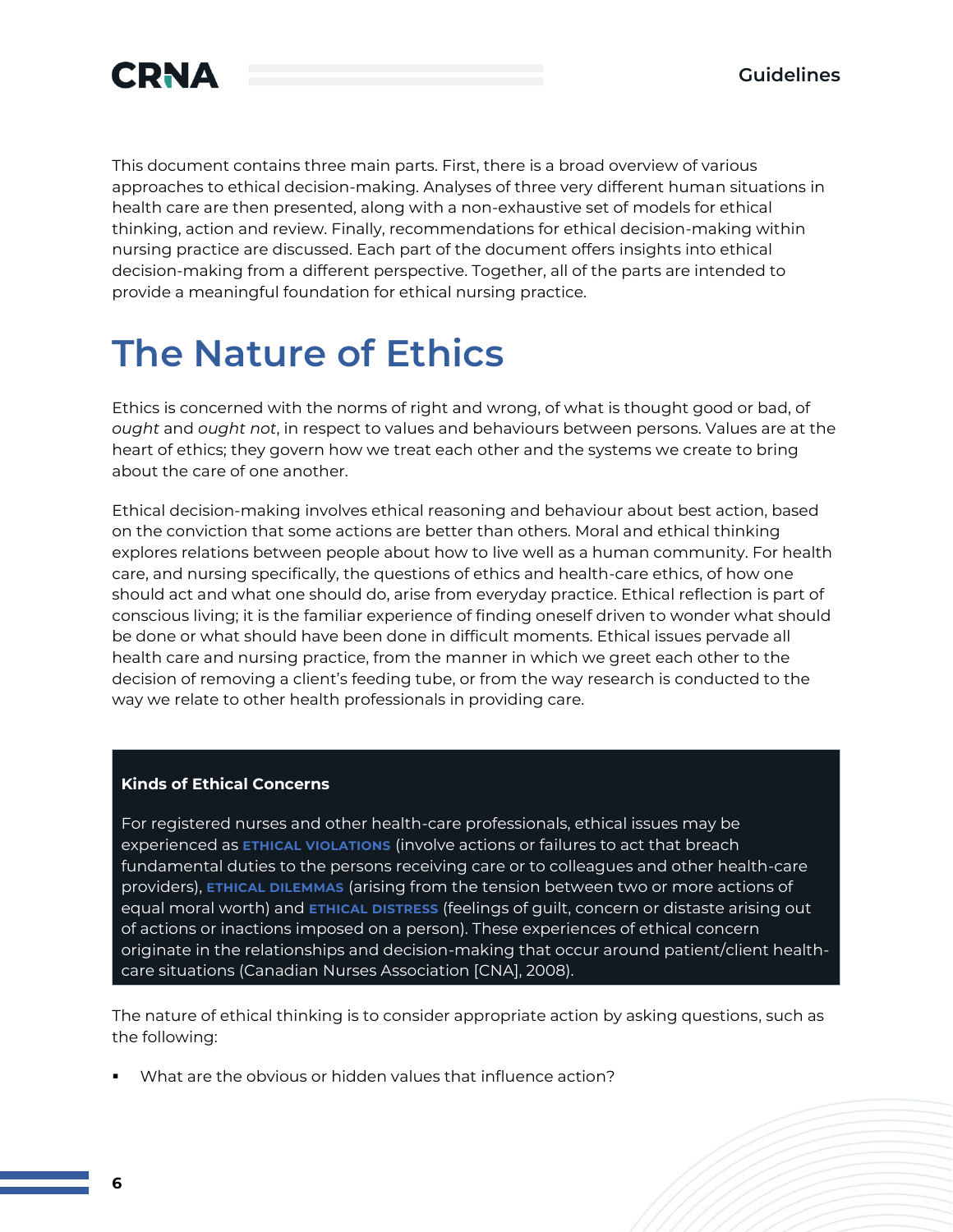

- Whose and what values are given priority?
- What are the diverse opinions influenced by societal norms, by religious perspectives or by different cultural perspectives?
- What principles guide actions?
- How do we care for one another?

As we question, we enter the arena of human relationships.

## **Relationships**

Relationships are at the centre of ethical discussion and debate. In health care, ethics has to do with relationships between health-care providers and clients, between health-care disciplines, between agency and workers and between governments and communities. Relationships are at the center of questions like: What are the values, beliefs and wishes of the client? What are the values, beliefs and wishes of the health-care professional? The term **RELATIONAL ETHICS** is often used to describe this focus.

Many nurses believe that ethical action springs from relationships. A key question concerns the types of relationships that allow for ethical nursing care to flourish. There are several different types of relationships in health care, based upon patterns of authority and responsibility. These relationships represent a continuum in the types of relationships possible, according to varying degrees of authority and responsibility. They have been categorized and described as various models of relationship: the **EXPERT MODEL**, the **CONTRACTUAL MODEL**, the **COVENANT MODEL**, the **FIDUCIARY MODEL**, the **PARTNERSHIP MODEL** or the **FRIENDSHIP MODEL**.

A relational ethic accepts that both clients and professionals are individuals with beliefs and values that may differ. This ethic also accepts that individuals act on their own behalf. It involves partners who are sensitive to the particulars of the situation with respect and attention to notions of choice, tact and emotion. A relational ethic is a process, not an outcome. What this means is that at the end of the process of ethical thinking, we may or may not take a particular action. Whether or not we take action, just by being part of the process of ethical questioning, we are changed.

### **Context**

It is important that registered nurses recognize and understand that their ethical decisionmaking is not done in isolation and occurs within a context of care that includes levels of relationships - societal, organizational, familial and individual. Every participant may bring a unique perspective to the decision that needs to be made. Ethical decisions affect everyone involved.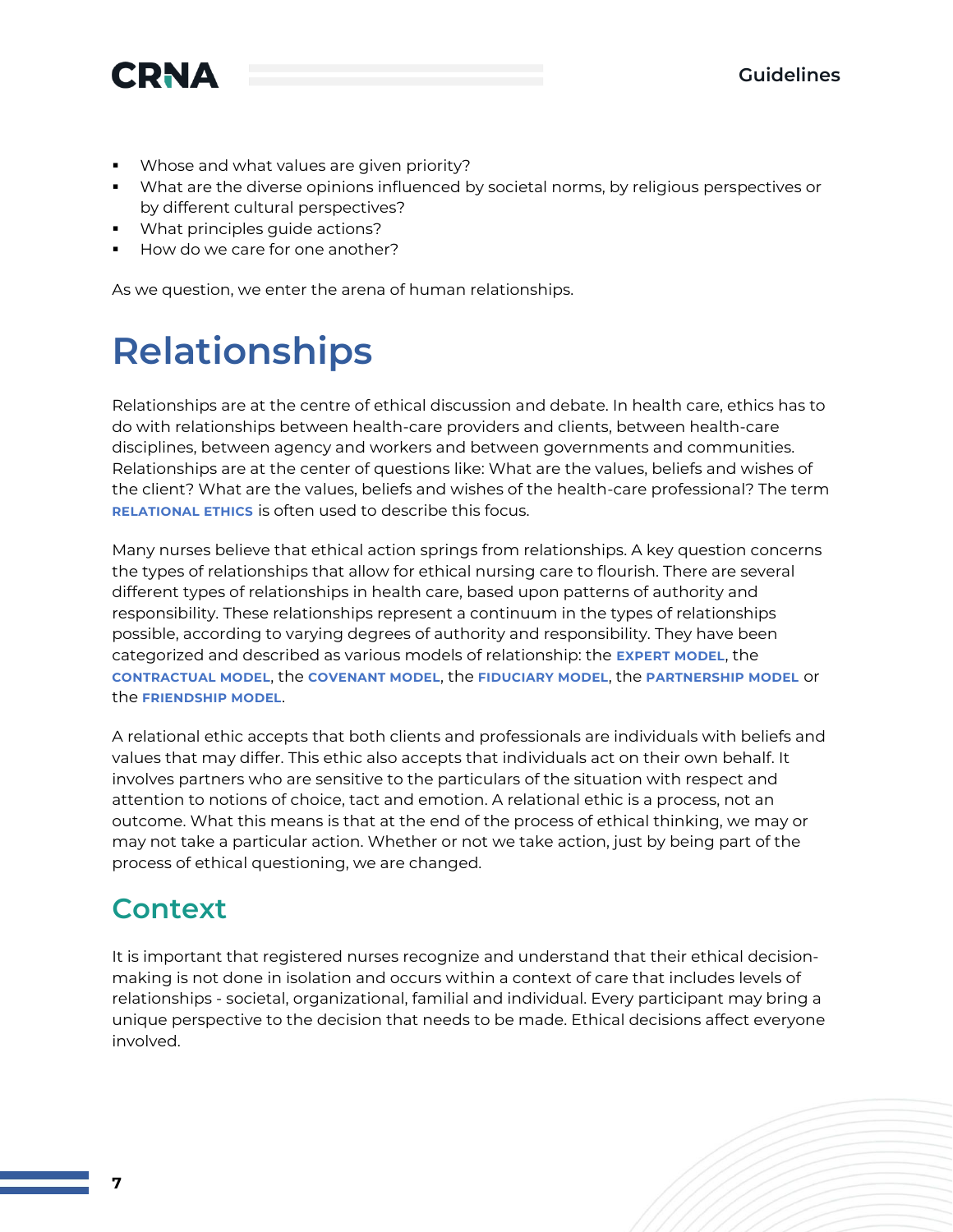



Our **societal context** of health care and ethics continues to be dominated by science and technology, with a preference for factual and testable data and lesser attention to people and human relationships. This preference affects the way we evaluate or assess human needs, encouraging us to approach ethical decision-making as mainly a problem-solving exercise not dissimilar to a *scientific approach*. This approach may often minimize the context of the web of important relationships unique to each situation.

#### **Society, Equity and Economics**

Since the early 1990s, efficiency and cost-cutting have been predominant features worldwide, and they are factors that have significantly affected Canadian health care and health services in Alberta. Placing a high value on efficiency and cost-cutting measures has led to both opportunities and disappointments. Different perspectives on health care may create challenges to Canadian values of equity as enshrined in the Canada Health Act. CARNA believes that the primary health-care model is best suited to the development of a health system in Alberta that is sustainable and meetsthe needs of Albertans now and in the future (CARNA, 2008a).

### Organizational Context

In the practice setting there are numerous challenges and opportunities that impact on the context of care. The nursing shortage, inappropriate staffing practices and the underskilling of health-care service by assigning care to personnel with less or no formal education, and in many instances no professional regulations or standards, can put the public at significant risk for inadequate or even unsafe nursing care (CARNA, 2008b; CNA, 2009). The tension between health-care providers caused by uncertainty, lowered morale caused by apparent devaluing of nursing expertise, and increasing onerous workloads in many health-care agencies in Alberta today are concerns for many registered nurses. Families and individuals in Alberta also experience these changes, often in the face of unemployment or reduced incomes, increasing costs and/or privatization of many services and rising expectations that families can and will provide health care. All of these factors reflect a political shift in values and beliefs which many would argue is necessitated by economic crisis. However, it is critical to realize that such shifts may produce changes in personal values and beliefs.

### **Values and Beliefs**

A **VALUE** is defined as that which is desirable or esteemed for its own sake; something we prize, cherish or hold dear. When values are placed in the context of moral values, these values generate rights and duties. A belief is the conviction that something is true. Within the partnership model, there is recognition that values, and beliefs are both shared and individual. Partners in a relationship each have the ability and responsibility to act within a personal value system. While there are legal and ethical values held communally, individuals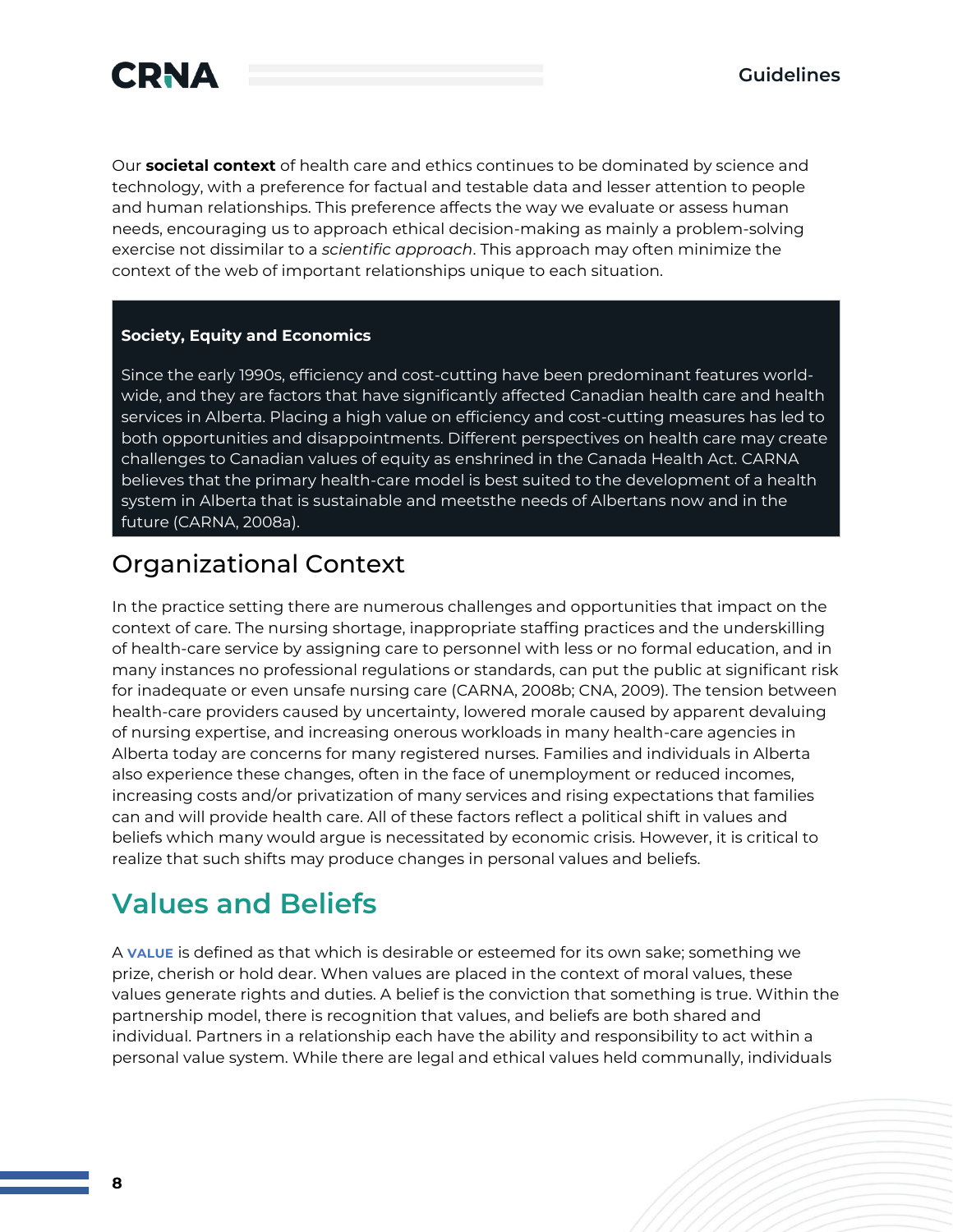

(both clients and professional) have beliefs that must be respected and held to account in partnership relationships.

In nursing, value statements express broad ideals of nursing and establish responsibilities for nursing practice. As stated in the CNA *Code of Ethics for Registered Nurses* (2008a):

*"The values articulated in this code are grounded in the professional nursing relationship with individuals and indicate what nurses care about in that relationship. For example, to identify health and well-being as a value is to say that nurses care for and about the health and well-being of the people they serve."*

As with context, several layers of values inform the ethical questions and actions which nurses consider in their practice.

#### **Ethics, Law and Shared Values**

Some ethical values have gradually evolved into legal values. For example, SHARED LEGAL **VALUES** are found in all areas of the law, including common law and legislation. Key federal legislation includes the Canadian Bill of Rights and the Canadian Charter of Rights and Freedoms. The Charter protects certain values as **RIGHTS** for all for citizens, including the right to life, liberty and security of the person, the right to be secure against unreasonable search and seizure and arbitrary detention, and certain rights when charged with an offence.

**SHARED ETHICAL VALUES** are less well defined in a single source. As noted earlier, the *Canada Health Act* identifies shared values foundational to the organization of health care in Canada. A central Canadian value is the recognition of the mutual **INTERDEPENDENCY** of all people, the sense of sharing common human burdens and benefits. The CNA *Code of Ethics for Registered Nurses* provides statements of shared values for nurses, including **RESPECT**: for needs and values of clients, for client choice, for confidentiality and for the dignity of clients. Also included in the code are values about nursing **RESPONSIBILITIES**, such as responsibility to provide competent care to clients, to maintain trust in nurses and nursing, to cooperate in health care, to protect clients from incompetence, to work for suitable conditions of employment, to take job action only with due attention to client care, to advocate for the interests of clients, to represent the values and ethics of nursing, and to ensure professional nursing associations remain responsive to the interests of clients and nurses (CNA, 2008a).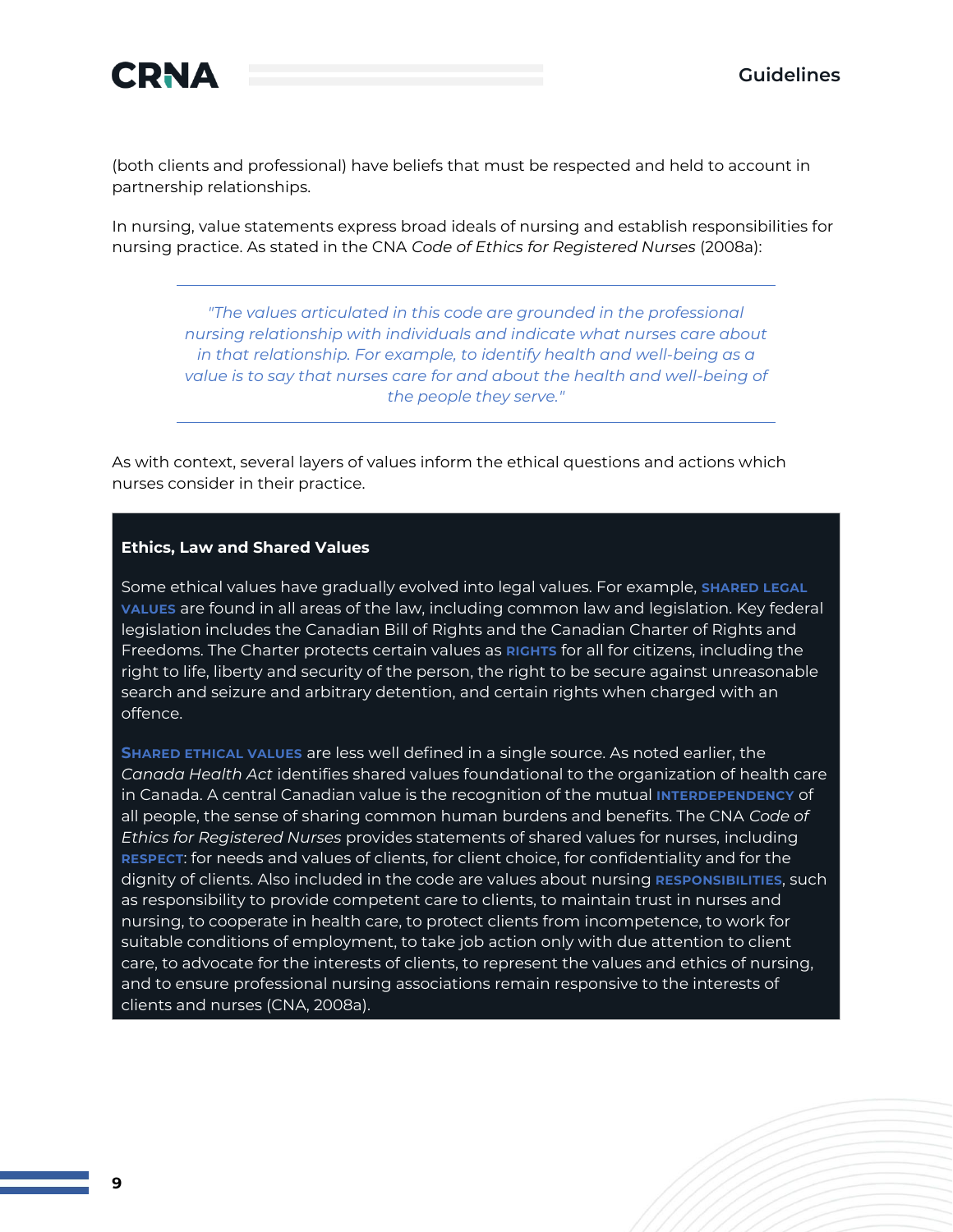

For nurses in Alberta, shared values also include the statements, positions, guidelines and practice standards developed and endorsed by Council, the governing body of CARNA, as well as CARNA-endorsed documents developed by other groups and organizations. CARNA has implemented a process of consultation with registrants in the development of CARNA position statements. This process provides the opportunity for nurses and their colleagues in nursing and in the health-care system to provide feedback and comments, and to identify crucial shared values for the profession.

### **Ethical Principles**

Another way to express values is through the development of principles derived from ethical theory. Interpretations of principles vary, and our understanding of their application to practice continues to evolve. Principles do not provide a template for action. Principles assist in ethical decision-making regarding ethical action in a particular situation. Principles central to ethical decision-making include the principles of **AUTONOMY, BENEFICENCE**, **NON-MALEFICENCE** and fairness or **DISTRIBUTIVE JUSTICE.**

#### **Autonomy**

The principle of autonomy is the right to choose for oneself what one believes to be in one's best interests. It is the concept of self-determination, of being in charge of one's person. From this principle of autonomy comes our commitment to respect clients' choices in treatment and their need to make informed choices about matters of life and death. The rights to refuse treatment, to privacy, to truth-telling and to confidentiality are also duties which evolve from this principle.

The duties which stem out of respect for autonomy include both duties to do something to ensure client self-determination is respected and to refrain from practices that would interfere with the exercise of client decision-making. Autonomy is focused on caring relationships, with attention to cultural or other differences which might alter a client's perception of the limits of autonomy. Providing the client with accurate and honest information is critical to the exercise of client choice. Knowing how to tell the truth and how to respect a person's right to refuse "the truth" are matters requiring sensitivity and full attention to the context of the relationship.

#### **Beneficence**

The principle of beneficence is the **DUTY** to benefit others. A central belief reflected in this principle is the duty or obligation to assist others, to contribute to their welfare, and in doing so, to always act in the best interests of the client.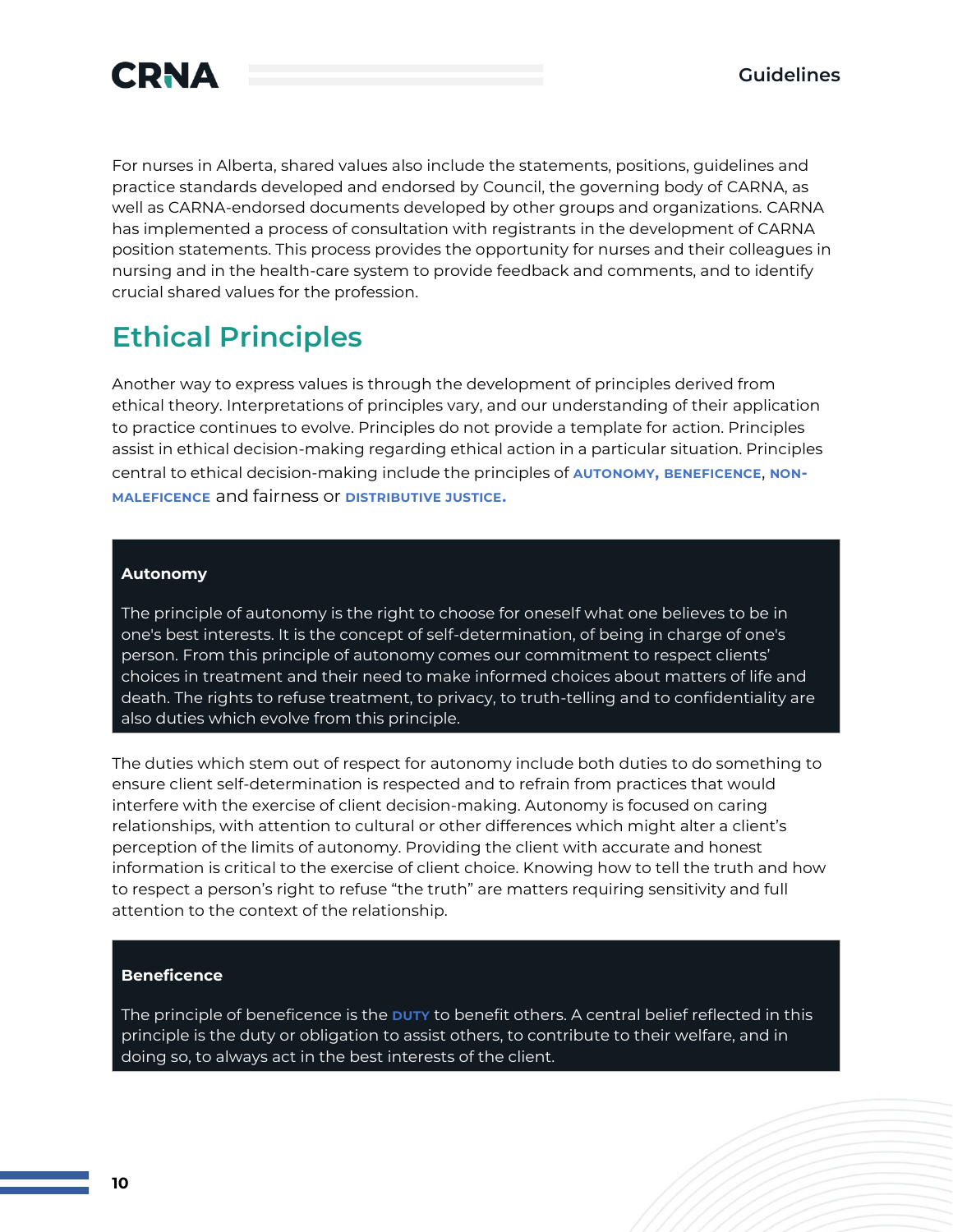

The obligation to do good towards others and to act in their best interests, without an appropriate balance of attention to the principle of autonomy, can lead to **PATERNALISM** in health care. Paternalism can be a well-intended action because it aims for the client's good **but** its actual achievement in bringing about the best consequences can be in doubt as it does not balance with the patient's right to choose and be in charge of their own decisions. The doubt stems from the fact that in the paternalistic approach, it is the health professional's rather than the client's perception of the client's good that is decisive. Nurses and other health-care professionals need to ensure that decisions about a person's competence are individualized, thorough, accurate and in accordance with relevant law. Registered nurses must continue to provide opportunities for clients to make informed treatment and care decisions even if a client is sick or hurt, as they may be able to make certain kinds of decisions but not others (CNA, 2008a).

#### **Non-Maleficence**

The principle of non-maleficence is the duty to do no harm and to protect others from harm. Non-maleficence includes minimizing harms that may be necessary in the course of treatment, anticipating harms which might occur and avoiding harm. Such harms are not restricted to physical harms, but include feelings of helplessness, isolation and powerlessness, to name just a few of many important considerations for all health-care professionals.

The principle *to do no harm* includes attention to

- **a.** meaningful communication between persons;
- **b.** professional standards of care;
- **c.** maintaining professional competence; and
- **d.** accurate, evidence-based assessments of risks and benefits. Determining what is harm and knowing how harm is experienced by an individual client are challenges to fulfilling the obligation flowing from this principle.

#### **Distributive Justice**

The principle of distributive justice has as its underlying value that there be fairness based on the equal worth of individuals. While there are several criteria that may be applied to determine fairness, e.g., to each according to worth, to each according to need, to each according to contribution, etc., a value commonly held in Canada is that of equity. Equity is fairness according to need.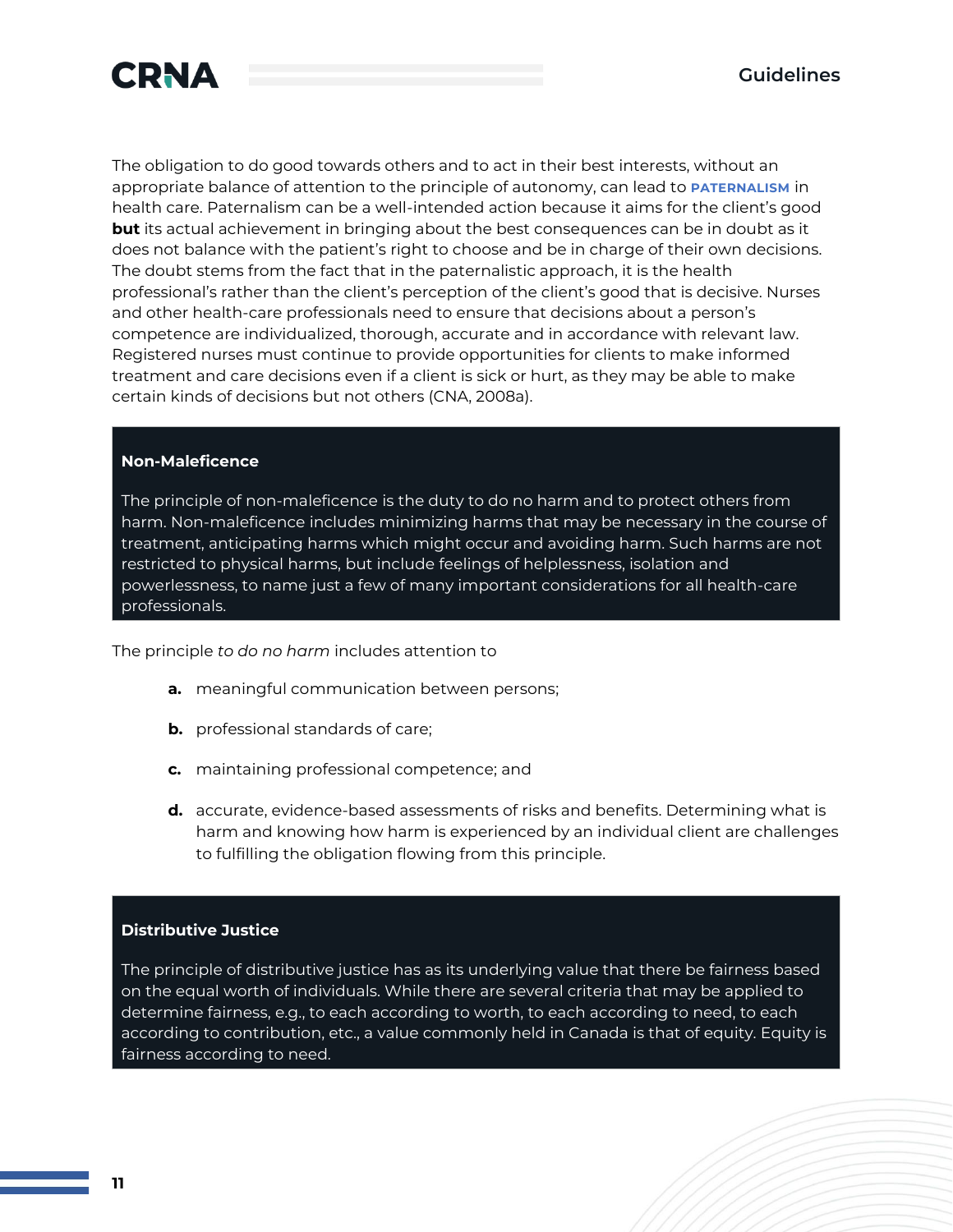

Application of the principle of distributive justice in health care means that all persons should have access to the necessities of life and health, and that those who are most disadvantaged may even deserve a greater share of resources. Discussions about resource allocation in health care occur at several levels: at the societal level in provincial government through budgets and policy initiatives; at the organizational level through decisions about programs; and at the individual level through decisions regarding care and treatment based on available resources. CARNA has articulated its beliefs about distributive justice in health care through the promotion of primary health care (CARNA, 2008a) and through lobbying efforts for fundamental health-care reform at the provincial level.

## **Approaches to Ethical Decision-Making: Three Illustrations**

In this section, three different approaches to ethical action are explored. The scenarios are composite ones drawn from a variety of settings, real and imagined. None of the scenarios represents the actual events of any given situation reported to CARNA. Rather, each situation is constructed to represent, in a truthful manner, some of the ethical questions which nurses face in different ways across a variety of practice settings. The scenarios, which describe home-care and teamwork decisions, end-of-life decisions, and decisions about safety respectively, reflect how situations can be approached differently. Each approach is offered as a possibility, not a prescription. Knowledge of the law, nursing practice standards, code of ethics, ethical principles, practice realities and of changing health-care organization, are sources of knowledge available for nurses to use as they work out their relationships with clients, colleagues, and institutional personnel.

The intention of using a variety of approaches is to demonstrate that there is no one way of exploring situations. It is also important to recognize that the outcome of a particular ethical issue will depend on the particular people that are involved. This does not mean that ethical decisions are relative to personal opinions and beliefs; rather, it means that resolving issues is not done in the abstract. Ethical issues have to do with how to work out real life issues as they are lived through. It means that each situation will be different, depending on the relationships, principles, outcomes, responsibilities and commitments of each person with a stake in the eventual outcome.

### **Scenario I: A Question of Continuity**

The following scenario addresses issues related to continuity of care in the restructured health-care system. It is used to illustrate the need to reflect on what constitutes ethical issues, as well as to consider approaches for taking action to resolve or deal with such issues.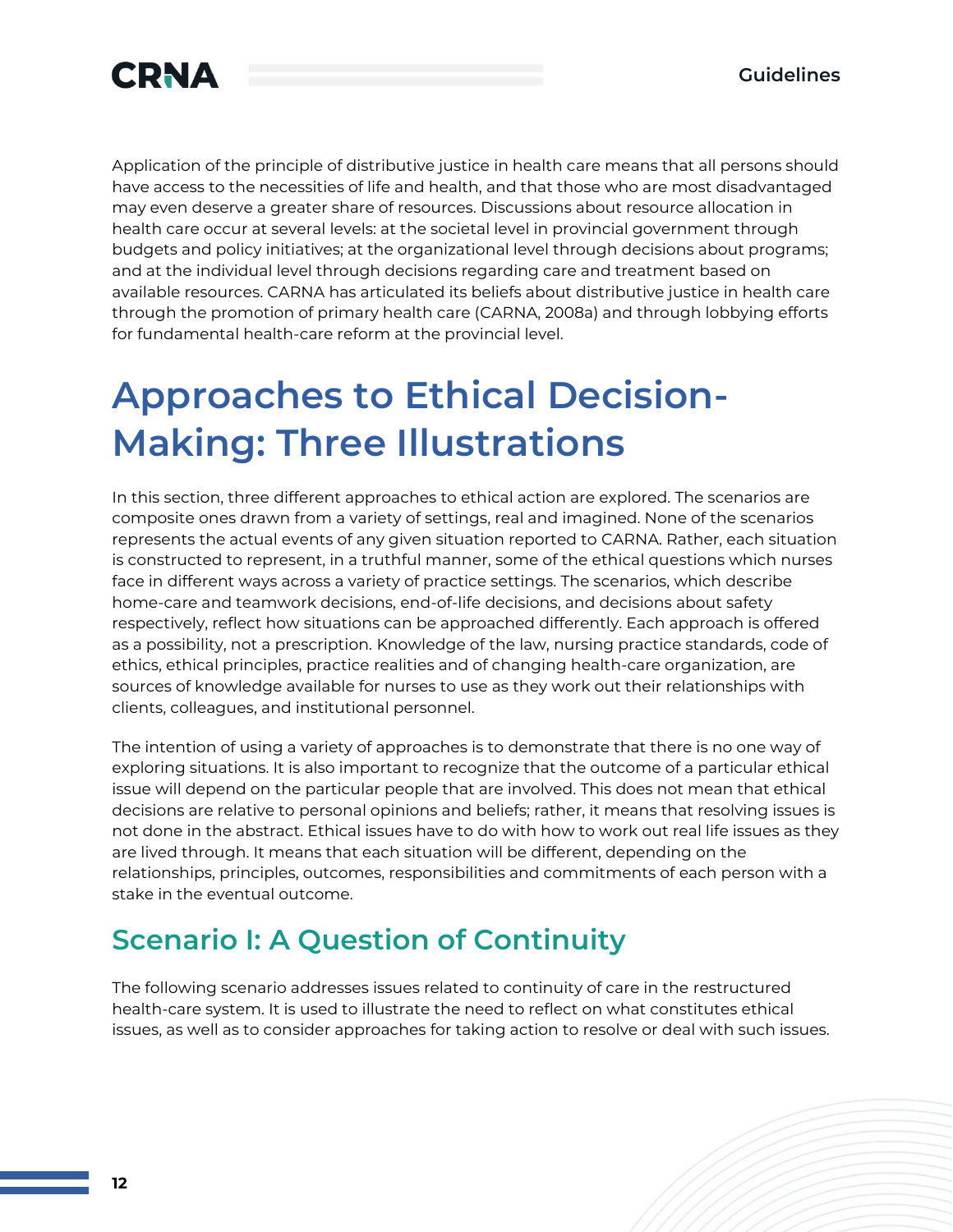

#### **Mrs. Olive Peterson**

Mrs. Peterson is a lively eighty-seven-year-old woman who broke her hip while walking her dog on the slippery streets after a February rain. Following hospitalization for repair of her hip, she was discharged home with home-care services: physical therapy, weekly homemaking help and daily personal care assistance from Care Services, a private agency. Meals on Wheels delivers food at noon daily. Coordination of services was arranged by a registered nurse, Rose Parker, case coordinator from the home-care agency.

Mrs. Peterson has been home for two weeks and is now able to ambulate only with great difficulty. She spends much of her time sitting in her chair. Her dog stays by her side, except for the daily walks provided by Nellie, the twelve-year-old girl next door. Mrs. Peterson's son and family, who live in a neighbouring town one and one-half hours away, are involved in arranging her care. Mrs. Peterson refused accommodation in any of the care facilities and demanded to be returned to her own home.

It is Friday at 7 p.m. Helen Jones, the health-care aide, visits Mrs. Peterson to assist with personal grooming, to help her into bed and to assist her through her range of motion exercises. Mrs. Peterson is watching a favourite television show and refuses to go to bed. She says she will do it by herself. Helen Jones, a casual employee with limited experience, has been told to do only what the client agrees to, as she is a visitor in Mrs. Peterson's home. She has never met this client before. While she tries to convince Mrs. Peterson to accept care, she finally leaves with Mrs. Peterson sitting in her chair. Because it is late, she cannot contact Rose Parker and does not have access to any other contacts. She decides to report this in the morning.

**The concern:** Mrs. Peterson, in wanting to be independent and self-sufficient, may not be able to see how her decision to refuse care could lead to a situation where she might harm herself and end up being even more dependent. Helen Jones, with her current level of experience and knowledge, may not realize that a vulnerable client does not always have all the required information or assistance to make such decisions. This example indicates the need for an interdisciplinary approach, with discussion and planning by the team as a whole. It may also need consideration by the administrative personnel.

#### **How can this situation be explored by applying Ethical Principles?**

A central principle to be considered for Mrs. Peterson is autonomy. In this situation, this principle refers to a respect for Mrs. Peterson's wish to make decisions for herself. Respect for autonomy is found in Helen Jones' decision to leave her in her chair. Two other important principles are beneficence, to act in the best interests of the client, and non-maleficence, to avoid harm and to protect from harm. If the understanding of harm relates to immobility in the elderly, Helen Jones might feel obliged, in considering the best interest of the client, to carry out her responsibilities even to the extent of using forceful actions.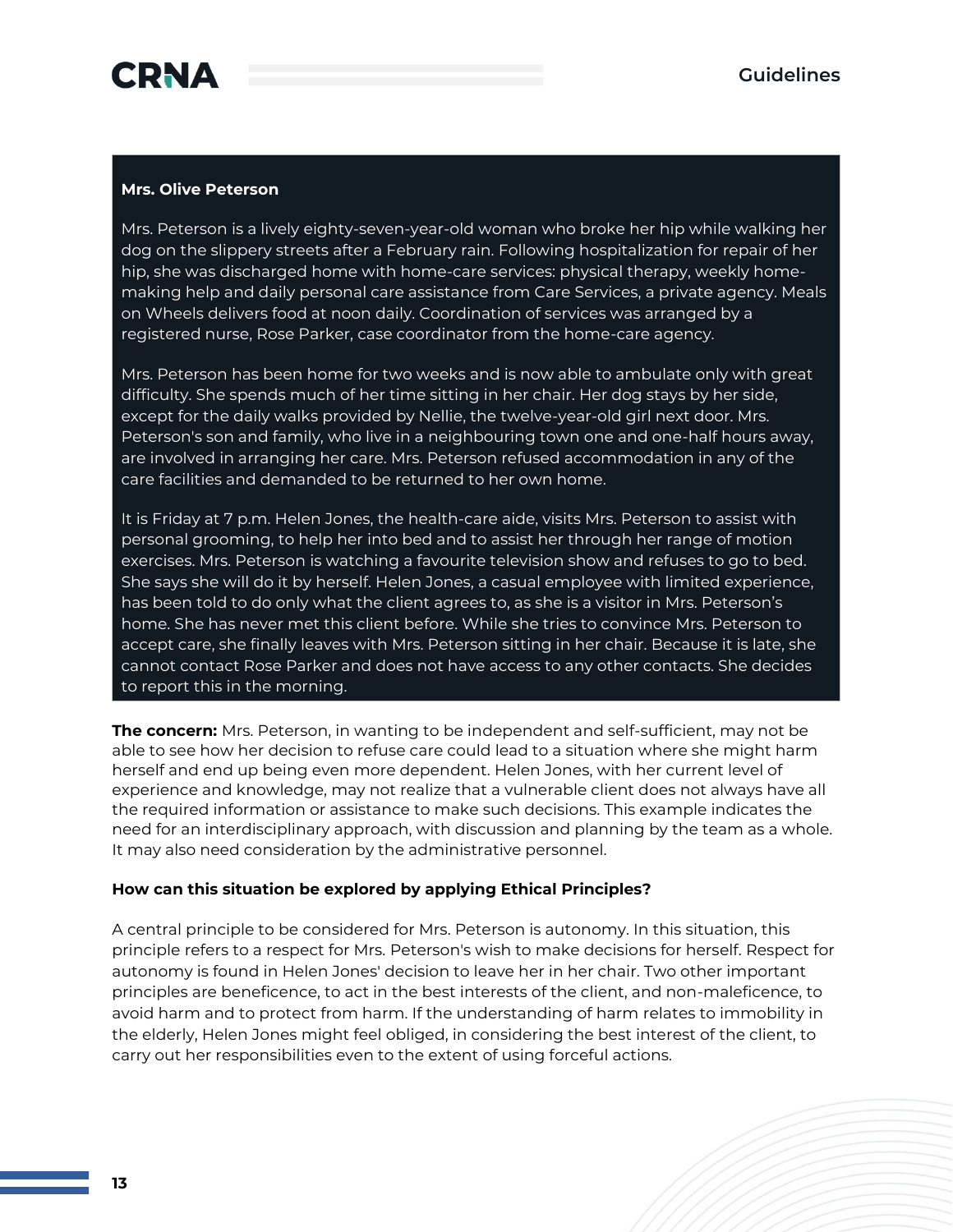

The principle of distributive justice also needs consideration. The fact that Helen has many other clients to care for this Friday evening may lead her to decide to either leave her client in her chair or to use persuasion or coercion to put her to bed. Applying the principles to the situation, and balancing one principle with the others, helps one decide what to do and to justify the position taken. This discussion leads us to the question of who is responsible for decision-making: Is it Mrs. Peterson? Is it her family? Is it Helen Jones? Is it Rose Parker as case coordinator? Who is responsible if harm results?

#### **How does a focus on Relationships/Relational Ethics assist our ethical understanding of Mrs. Peterson's situation?**

A relational approach may consider many questions not necessarily encountered in the principled approach. These questions might include the following:

- What time is appropriate to put elderly people to bed? Should all elderly people fit into that time frame?
- How can a system be made to accommodate the needs of Mrs. Peterson outside the traditional work hours?
- **•** Who are the important or significant people in her life, and how does she want them involved in her care?
- What it is like to open your home and your life to strangers?
- How can one accept a statement of autonomy, such as "I can do this by myself" if one does not know this person? What are her abilities? And how would one know?
- Why does she not want to go to bed? Is it only the television program?
- How does the registered nurse maintain effective relations with both Mrs. Peterson and Helen Jones in assessing, implementing, and evaluating the plan of care?
- How do we accommodate the client's needs and wants, as well as the worker's needs and wants?
- What are Mrs. Peterson's expectations? Of herself? Of the health-care system?

A relational approach would encourage the registered nurse, the health-care worker(s) and the client (and family), *together*, to consider appropriate action. Dialogue is the beginning of treatment itself, a conversation that needs to continue throughout the provision of care (Storch, J. L., Rodney, P., & Starzomski, R., 2004). The context of health care, goals of care, consequences of action, external conditions and moral considerations are part of what would be discussed. Discussion will stimulate thinking, rather than provide one right answer. The caregiver(s) and the client (and family or friends) consider questions and begin to understand the issues as the dialogue continues. The dialogue would be complete (for the moment) when agreement/solution/action is taken. In the situation of Mrs. Peterson, Rose Parker as case coordinator would be the most probable person to encourage this sharing to occur. One might start with whatever area seems most appropriate; a variety of areas to consider are outlined below.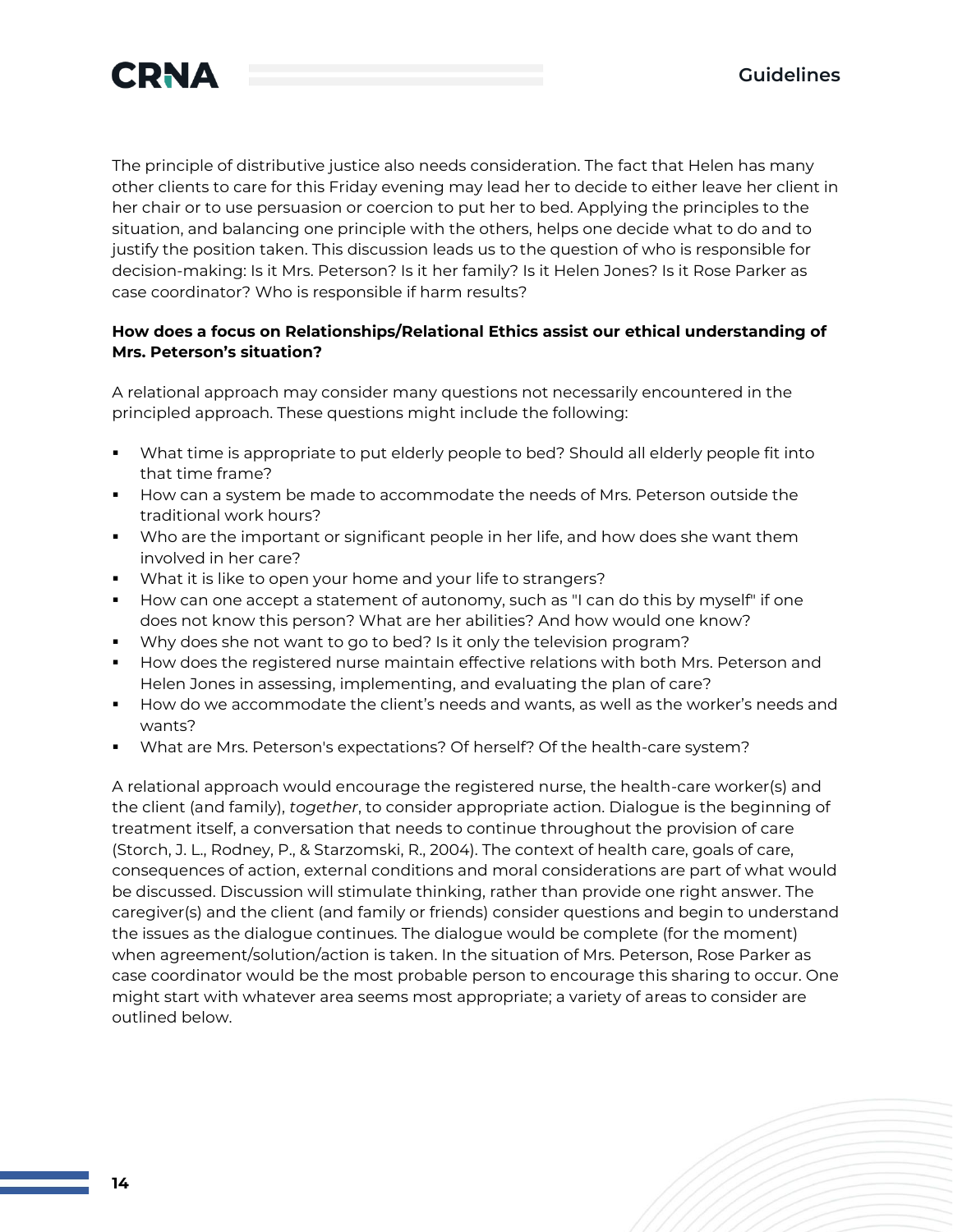

#### **What are the goals of care? Are these goals shared by the client? The nurse? The healthcare aide?**

Some of the questions which Mrs. Peterson and her caregivers could consider under this area include the following:

- How does one respect autonomy? Or foster autonomy?
- How does one respect the client's decision-making ability or potential? What does she/he have to say? How can we hear and respect that voice?
- How can we know the client's best interests from his/her perspective, as well as from those of the providers?
- **■** How can we best serve and respect needs of the client, the health-care aide and the nurse?

#### **How is everyone affected? What are the consequences of action?**

In all of the questions that are raised, it is recognized that each person responds and experiences the ethical dilemma from their own point of view. Everyone involved may want to consider:

- How is the client affected, considering her values, culture and expectations?
- How is the family affected, now and later?
- **■** How is the health-care aide affected in her organization of work, working together with others, sorting out roles and traditions?
- **■** How is the nurse affected by her decisions about delegating and supervising Mrs. Peterson's care?
- How is society affected? What is the cost to society, institutions, organizations?
- How do we live with decisions and actions?

#### **What other external conditions must be considered?**

There are many other circumstances outside the immediate control of those involved with Mrs. Peterson which influence her care. These conditions can be identified by asking questions such as:

- What economic and political factors play a role in determining the allocation of resources within the system for Mrs. Peterson's nursing care?
- How free are people (given personal, cultural, economic and political circumstances) to voice their own wishes and make their own decisions?
- What knowledge does the registered nurse need to make safe judgments about Mrs. Peterson's care requirements? About the health-care aide's requirements for clientspecific teaching, for supervision and for access to the advice of a registered nurse?
- What is the expectation of the health-care aide? What kind of knowledge does she need? What kind of knowledge (including emotional, intuitive, embodied) is valued?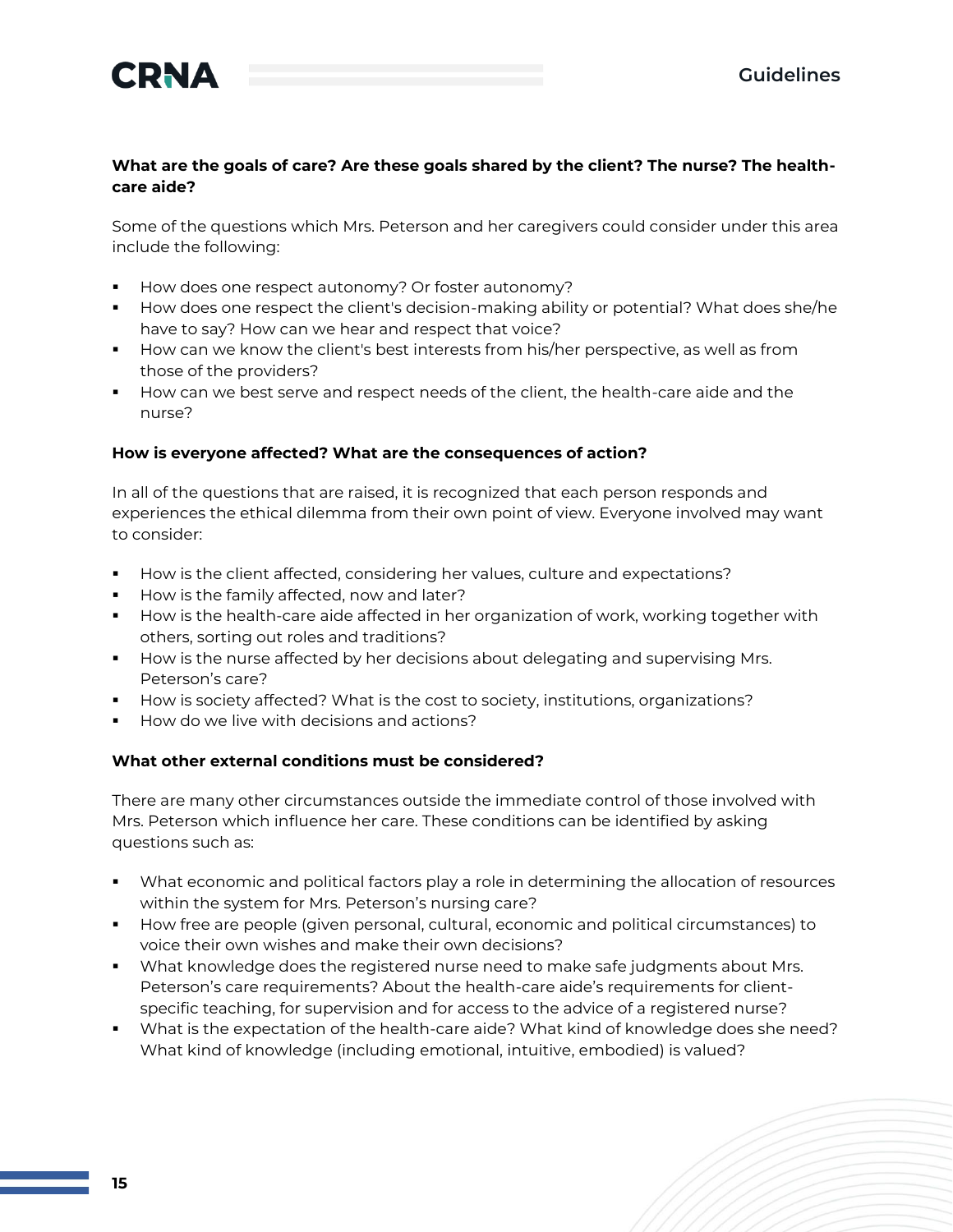

- What are the risks for Mrs. Peterson, for the health-care aide and for the nurse in this situation? How can these risks be minimized? What is the definition of risk?
- **EXECT** What legislation applies to this situation in terms of agency **OBLIGATIONS**, the nurse's obligations and the health-care aide's obligations? Who operates under a formal code of ethics and who does not?

#### **What other moral considerations (values) must be considered?**

Other questions nurses frequently ask themselves in the process of ethical decision-making go to the heart of what we mean when we say, "we want to do the right thing". These are questions such as the following:

- How do we keep promises to clients?
- How honest can we be?
- How do we prevent harm, what kinds of harm concern us and why (e.g., creating helplessness)?
- How do we do good (e.g., in the other's best interest as they interpret it)?

### **A Model for Questioning**

A model of ethical questioning in the image of a flower shows a process for viewing ethical problems in the context they are occurring and in relation to each other. Each petal of this flower would highlight a series of questions to be thought about in the situation. For example, one would ask a series of questions about external conditions until one felt that all issues had been uncovered and all the parties were satisfied that there were no more questions to ask. One would then travel around each petal using the same process of questioning. Petals could be added as other considerations and persons are involved. As the participants in this journey travel together in their decision-making they continually come back to the central *ethical concern* (which will change as the care progresses). The thinking about this issue will never follow the same path twice, as there will always be new information. It is not possible to know ahead of time what the solution will be, or that it is the only right one.

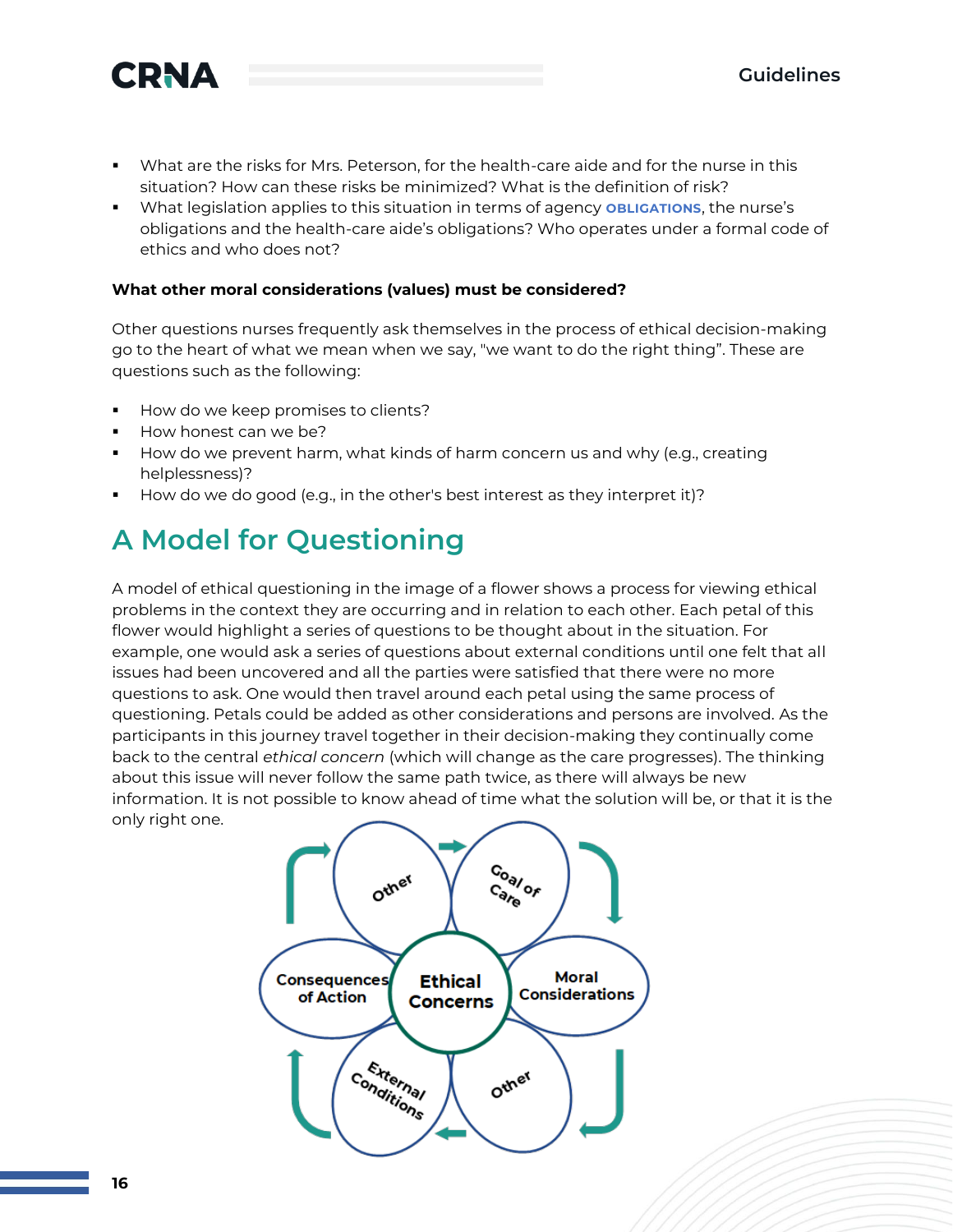

#### **How would this model work in the situation of Mrs. Peterson?**

In this model, the health-care team includes Mrs. Peterson as a participant. The team could start in the area of *moral considerations*: Would there be harm of leaving Mrs. Peterson alone? Yes, it could be harmful; she may fall helping herself, or if she stayed in her chair all night, she may have other problems. Would it be harmful to force her to bed? Yes, it could be harmful, especially if one thought that the use of force is always harmful. Moving to *external considerations*: The health-care aide is expected to visit five other clients before her shift is over at 10 p.m. - she needs to get this done. Should the client fall again if she tried to get to bed herself, Helen Jones felt her job would be at risk. Is the allocation of resources for care adequate? What arrangements are in place for Helen to access Rose's counsel as needed, for this or any of her clients? What can Rose do if needed access has not been accounted for in the planning of resources?

What of the *consequences of action*? Mrs. Peterson is determined to be listened to. She wants to watch her favourite T.V. program at 8 p.m. Last week the attendant came at 9 p.m. and that worked so well. The night was not so long, and Mrs. Peterson was able to sleep through until early morning. Mrs. Peterson wondered if her neighbour would help her out this night. In consultation with the case coordinator, Helen agreed to stay until that arrangement could be made. Considering the *goal of care*: Having Mrs. Peterson take such a strong stance about her needs and wishes helped Helen to see that she was indeed getting stronger and able to be more independent. If she had known this client, or had some indication of her changing self-care abilities, the issue may not have come to a conflict. Further, a call to Rose might have been all that was required to problem solve the situation in a manner that considered everyone's needs. If all parties were prepared to consider this process, they may have returned to some of the other areas with increased understanding and knowledge. Of course, if the situation were different, if Mrs. Peterson could not contact the neighbour to assist, or she was indeed more confused about her abilities, other outcomes would need to be considered.

The ethical principles of *respect for autonomy, do good (beneficence), do no harm (non- maleficence)* and *fairness* are involved in this discussion, but they are not the central focus. The focus is on the *relationship*, and on how to act out these principles in a participatory manner.

### **Scenario II: End-Of-Life Decisions**

The following scenario examines several ethical issues that arise when the goal of services is the active, compassionate care of dying persons and those closest to them. Shared ethical principles are applied to this situation. Often there are important and difficult health-care decisions to be made about health-care treatment so having conversations with your family, friends and health-care providers about advance care planning is important. These discussions are especially important for the elderly and for those people who have a chronic or terminal illness. However, this kind of discussion should occur for all of us as one never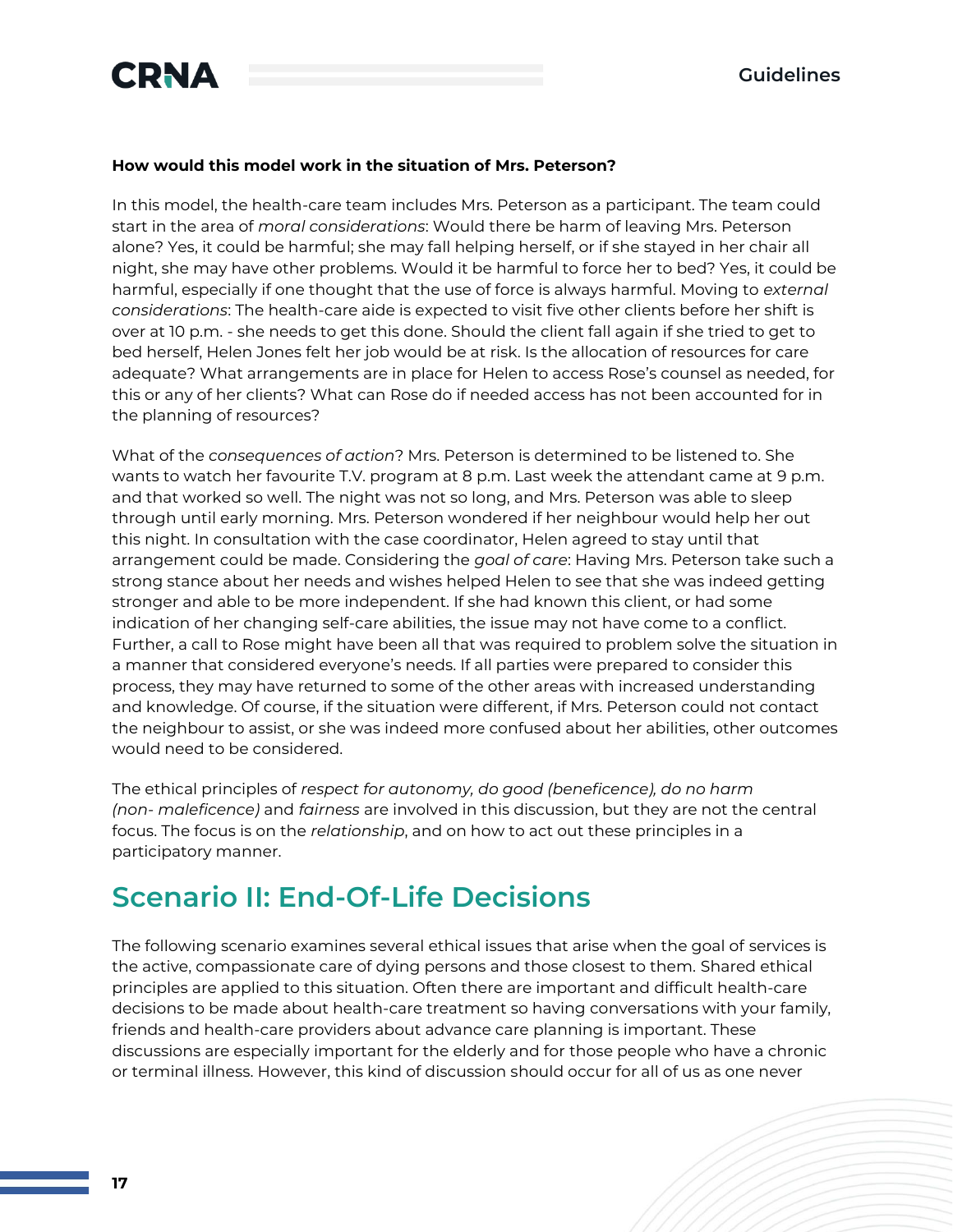

knows when they might suddenly become ill or injured and unable to make their own decisions. There is legislation on personal directives and substitute decision-making in health care in the province of Alberta, whichwould be a legal consideration in this situation (*Personal Directives Act*, R.S.A. 2000 and the *Adult Guardianship and Trusteeship Act*, R.S.A. 2008).

#### **Mr. Ralph Wells**

A fifty-five-year-old man, Mr. Ralph Wells, who had been extremely active and managed his own business, suffered a massive cardiovascular accident (CVA). While the CVA rendered him unconscious, unable to move, incontinent and with no ability to communicate, he did not meet the brain death criteria. He was placed on life support with a poor prognosis for any further recovery. Four weeks later, he developed pneumonia. At that point, the issue of whether a feeding tube should be inserted was discussed.

The patient's wife insisted that all possible steps be taken. However, his children asserted that nature should take its course. They had voiced strong feelings that their father would not wish to lengthen his life under these circumstances or this way. The husband and wife were separated for some time prior to his illness but were not divorced. The wife and children battled, with both parties threatening legal action should their wishes for Mr. Wells not be followed.

The patient's family doctor of twenty years came forward with a living will/personal directive which contained the standard provisions, including the refusal of any 'heroic means' and prolongation of life by artificial means. Although the living will was signed much earlier, Mr. Wells discussed his wishes in a general way with his family physician at his last check-up, and said that his wishes had not changed.

#### **Analysis of Ethical and Legal Considerations**

Autonomy and self-determination are basic ethical principles relevant to this situation. This man has even taken the step of putting his wish to refuse any treatment involving *heroic means* in writing. What would Mr. Wells regard as *heroic means* of intervention, either at the time this living will/personal directive was written or under his present circumstances? Many difficulties arise in the attempt to interpret this written wish in these circumstances. What kinds of treatment would this patient refuse if he could refuse today? Would he refuse the life support, but want to have his pneumonia treated? How much reliance can be placed upon this patient's previous lifestyle and values? Why did Mr. Wells choose to discuss this issue with his family physician, but have no direct discussions on this issue with either his spouse or with his children?

The principle of *distributive justice* is also important. Mr. Wells should be entitled to receive health care based upon need as covered by the Alberta Healthcare Insurance Plan. However, Mr. Wells and his family represent a situation where the burden is great, both in terms of the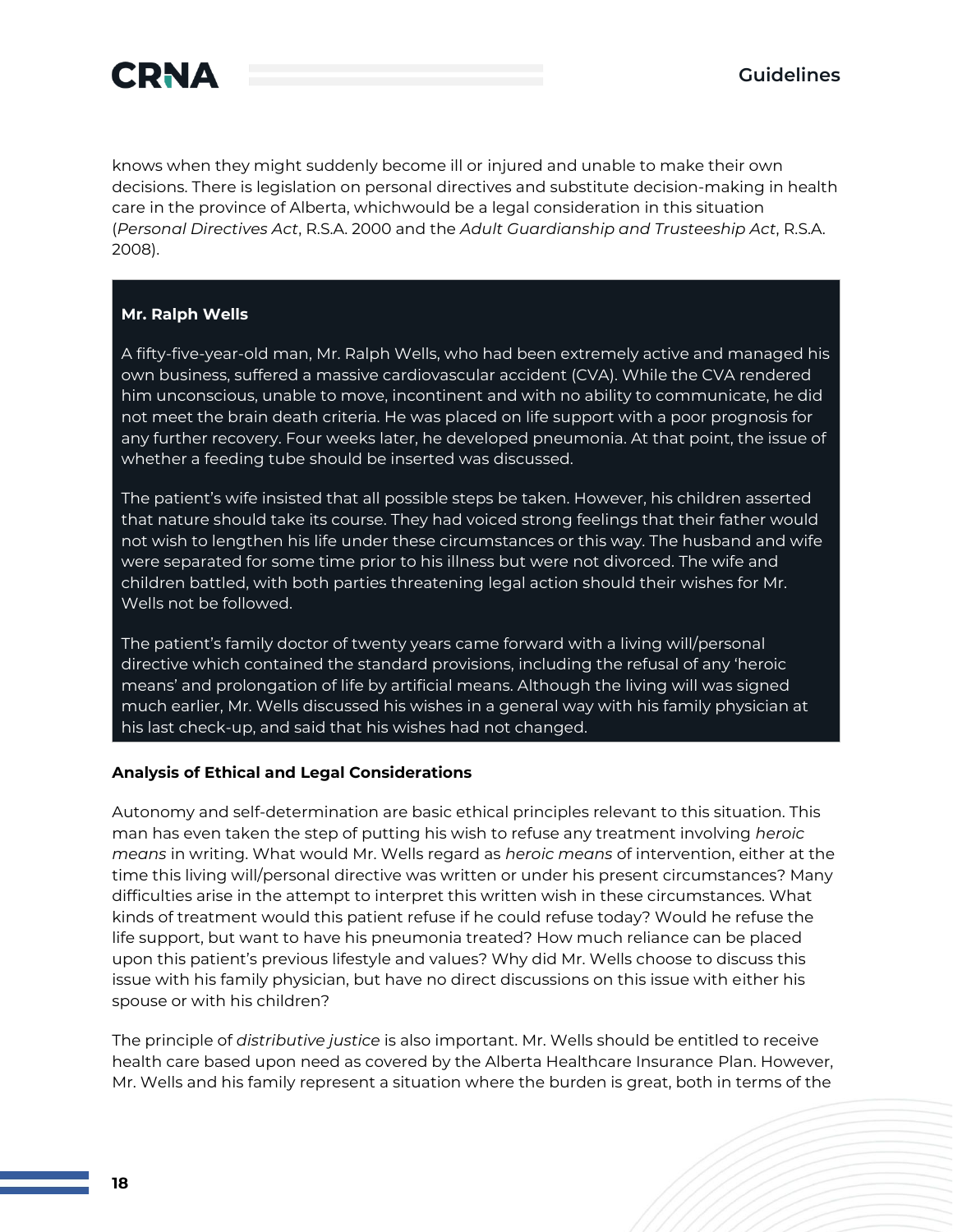

possible suffering of the patient and in terms of the cost of care. The benefit appears small in light of both the poor prognosis and the strong possibility that Mr. Wells would refuse this intervention, were he able to speak. In situations where medical treatment has been started, the decision to withdraw treatment is often difficult.

How long should the treatment continue? Should certain time frames be established where continued intervention depends upon the patient's clinical response?

The ethical value of **FIDELITY** involves the quality of faithfulness and loyalty or supporting the patient to the end. This quality is exhibited, although in a different form, by the children as well as the spouse. In addition, the health-care team will need to work together with the family as best they can to interpret the patient's wishes, to understand each person's relationship with Mr. Wells and to reach agreement on a reasonable plan of treatment. The conflict within the family is most difficult. It is not unusual that the person who has had the most distant relationship with the patient is the individual who insists on all steps being taken, even where this may seem of no benefit to the patient. Compassionate palliative care includes recognition of the family's need for time and support, as they each work through a changing relationship with someone they love.

The ethical principle of *beneficence* requires that the patient receive a positive benefit from the health-care intervention. This duty is difficult to assess in a situation where invasive treatment is already being provided. A decision must be made in the near future as to whether or not treatment of pneumonia should be initiated. Discontinuing the life support may not make any difference clinically at this stage. The pneumonia could probably be quickly treated, but would this patient see this as a benefit? What about inserting a feeding tube? Legally, a feeding tube is considered a medical intervention and the decision to insert a feeding tube must be made carefully to determine the benefits and burdens of this intervention. With treatment of pneumonia and food and fluid therapy, this patient may continue to survive indefinitely in this state. Failure to treat the pneumonia, combined with appropriate palliative measures, will probably result in a quick and painless death.

The patient's wish, as expressed in the living will, is consistent with the duty in regard to health care in these circumstances. There is no legal duty to provide extraordinary treatment. Extraordinary treatment usually means treatment which is futile or of no meaningful benefit to the patient. Therefore, there is no legal duty to start or continue treatment where there is no therapeutic benefit to the patient. If the patient's intent was to refuse the use of life support intervention in this circumstance, then life support would clearly be an assault and battery upon the patient, that is treatment which is without, or in this case against, the wishes of the patient.

A further ethical principle is that of *non-maleficence*, to do no harm. This is a difficult value to satisfy when the treatment being provided is extremely invasive, where the patient may be extremely uncomfortable (but this is difficult to assess), and where the persons who know the patient best are in strong disagreement as to the understanding of the wishes of the patient. It is clear that continuing life support in these circumstances is against the wishes of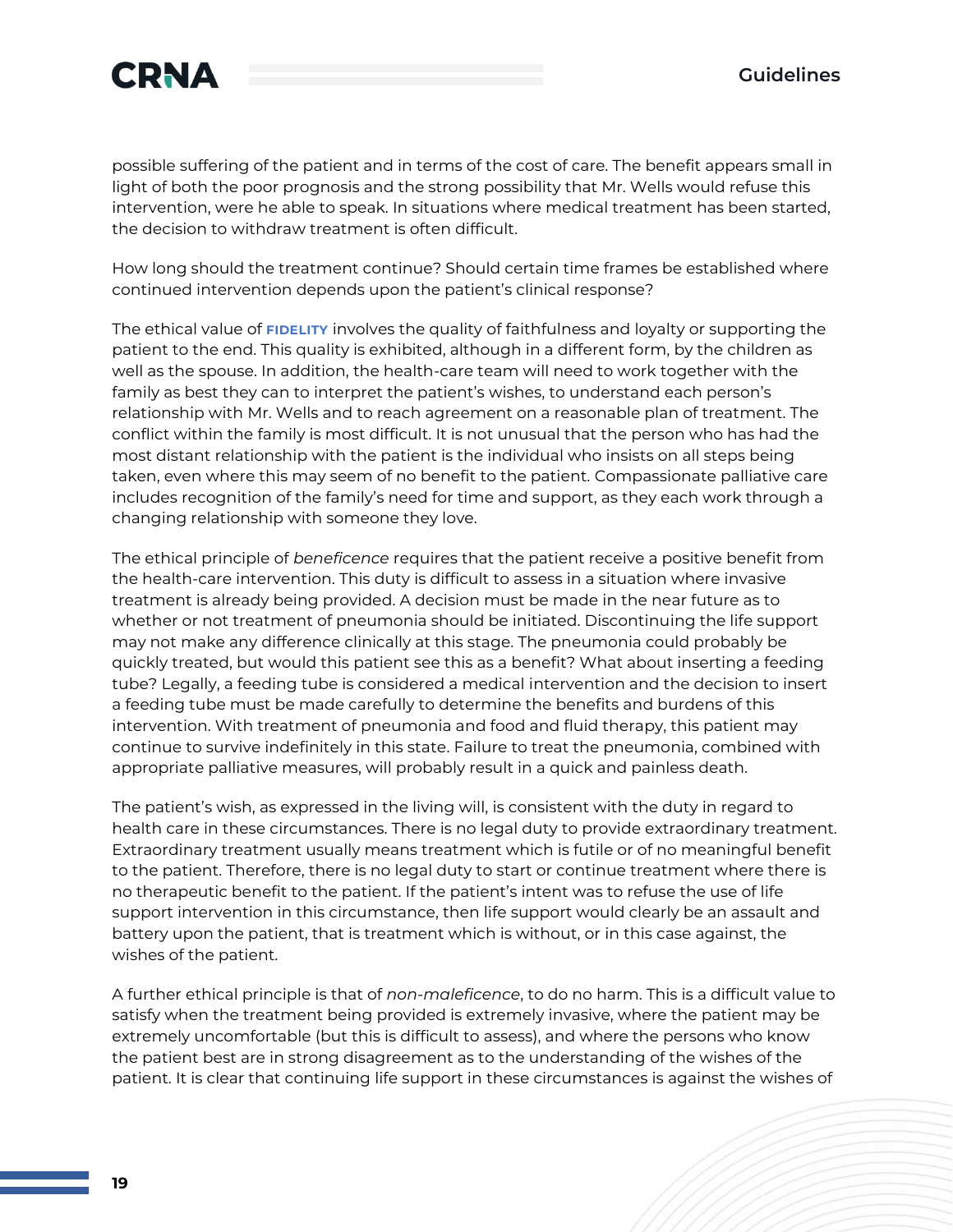

the patient and should be stopped immediately, even with the threats of the spouse. Should the pneumonia be treated, and should the feeding tube be inserted?

Where the wishes of the client cannot be ascertained with certainty, and where a surrogate decision-maker with legal authority does not exist, the best guideline for decision-making is usually the question of what is in the best interests of the client. This question is also difficult to answer in this situation.

Where no one has the legal authority to act on behalf of the client, the usual practice is that the decision is made in discussion with those who know the client best, that is, family members, and with the health-care team. The family doctor has known this patient for some time. The health-care team can provide detailed information in regard to the various options and the consequences of those choices for this patient.

In situations where a substitute decision-maker does not exist and the family members are in extreme disagreement, one option is an application for legal guardianship. This would then allow a court-appointed guardian to make the decision that the guardian views as being in the best interests of this individual.

#### **Discussion of Options**

The medical prognosis at four weeks after the CVA was that there was no hope of this client improving. The family was quite involved in grief and family counselling and pastoral care services, as well as numerous discussions with the health-care professionals caring for the client. It was clear to the professionals involved that life support should be immediately discontinued due to the client's refusal and the lack of benefit to the client. By respecting the family's need to arrive at that decision independently, the family and health-care team were eventually able to agree that the pneumonia should not be treated. A feeding tube was not initiated, in keeping with the dignity and wishes of this client. Mr. Wells died several days later in apparent comfort, with his wife in attendance. Counselling for the family continued for some time following his death.

There are several meaningful roles for registered nurses in providing nursing care at the end of life and in assisting individuals and families to achieve acceptable end-of-life choices (CNA, 2008b). The CNA *Code of Ethics for Registered Nurses* states that when people in their care are dying, nurses "foster comfort, alleviate suffering, advocate for adequate relief of discomfort and pain and support a dignified and peaceful death. This includes support for the family during and following the death" (CNA, 2008a). Nurse managers and clinicians can work with others in their settings, including clients and families, to formulate policy in this difficult area. Consultation through CARNA and a wider network of ethics expertise is available to assist in this important process. As the direct providers of care, staff nurses play a vital role in advocating needed communication between clients, families, caregivers and administrators.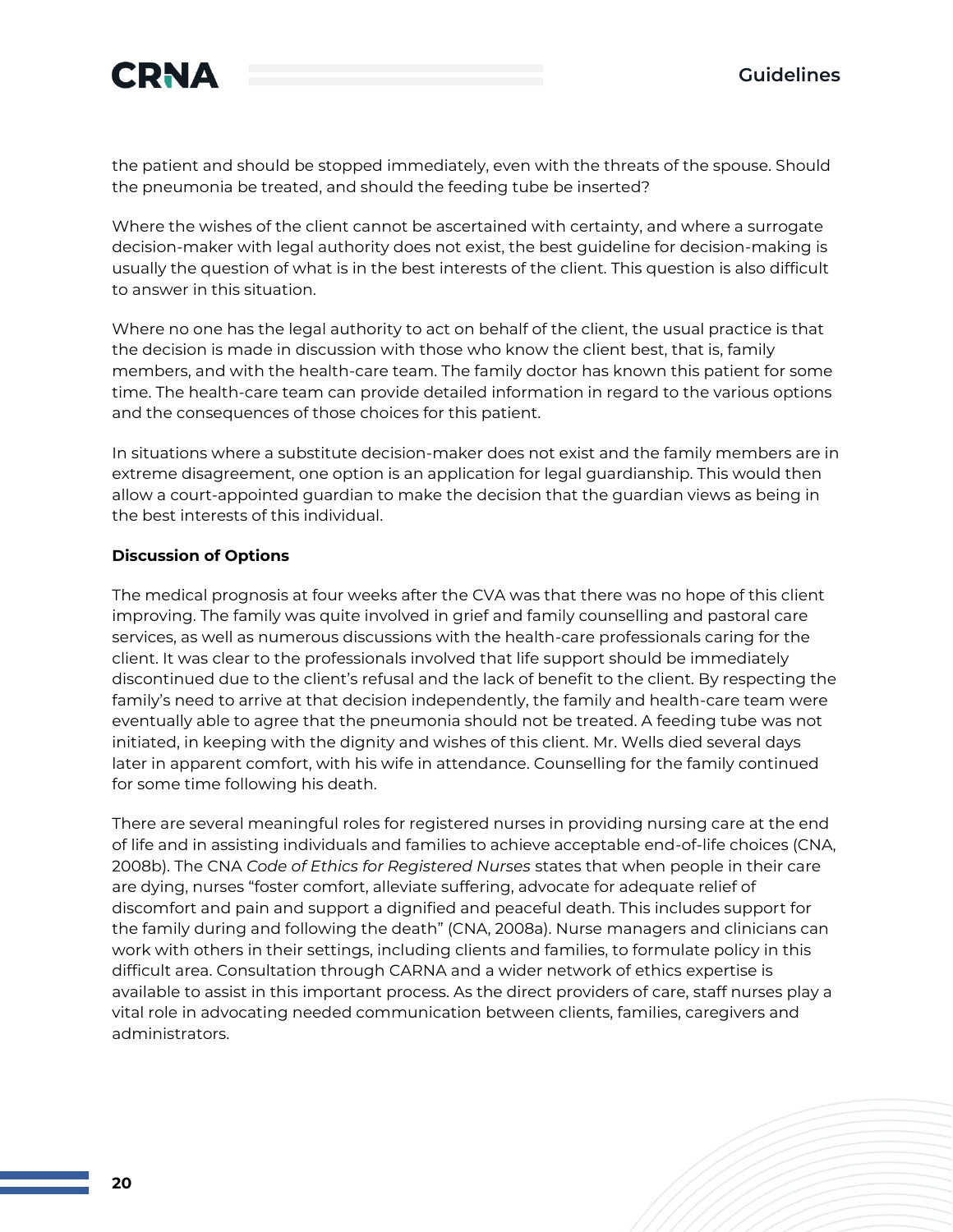

Nurses can also facilitate better resolution of end-of-life issues by the dissemination and application of relevant research and information. A comprehensive bibliography on end-of-life, including such research, is available through the CARNA library.

### **Scenario III: Speaking Up for Safety**

In the following scenario, the ethical decision-making of a group of registered nurses is described. These nurses were confronted with what they saw as an unacceptable proposal for nurse staffing in their rural acute care facility. This situation does not intentionally replicate any specific setting in Alberta. Inappropriate staffing patterns result in ratios of registered nurses to clients that may adversely affect the health outcomes of those receiving care.

Any registered nurse who believes that a policy or procedure is inconsistent with safe client outcomes is responsible for questioning that course of action. Questioning begins with accurate identification of the issue that poses real or potential harm to the welfare of clients. Often, one needs to consult with other colleagues and experts to determine what is unacceptable about the proposed practice, and to identify who must be involved to secure safe care. Every party to proposed policy or procedure changes shares responsibility for safe client outcomes; failure to question practices that one believes are unsafe is an ethical violation of the nurse's professional obligation towards those receiving care. Still, as the following scenario illustrates, speaking up for safety as an employee of an institution is an act which may involve several layers of ethical decision-making and personal risk.

#### **Safety is a Bottom Line**

In a rural acute care hospital, maternity and medical/surgical patients are on one unit. The staffing for this unit includes RNs and LPNs. Registered nurses are informed by their Administrator that as of Friday, the RN on the unit will be the backup for the RN in the Emergency department. The nurses are told that the LPNs will cover the unit when the RN is helping out in the ER and will monitor laboring women and call the registered nurse in Emergency "whenever they think that the RN is required". Neither the physicians nor registered nurses have been consulted about the clinical implications of this proposed staffing pattern. LPNs expressed concern that the proposed staffing would leave them responsible for nursing judgment beyond their scope of practice.

Registered nurses need to consider several values central to their decision-making. They need to debate their relationships with and responsibilities towards their community, their individual patients and families, their fellow colleagues (*Collaborative Nursing Practice in Alberta*, 2003) and their own families. They also need to consider their ethical and legal obligations as registered nurses. Individual nurses can experience varying degrees of personal and collective risk associated with each successive step that is taken in addressing a safety concern, depending on their individual background, beliefs and commitments.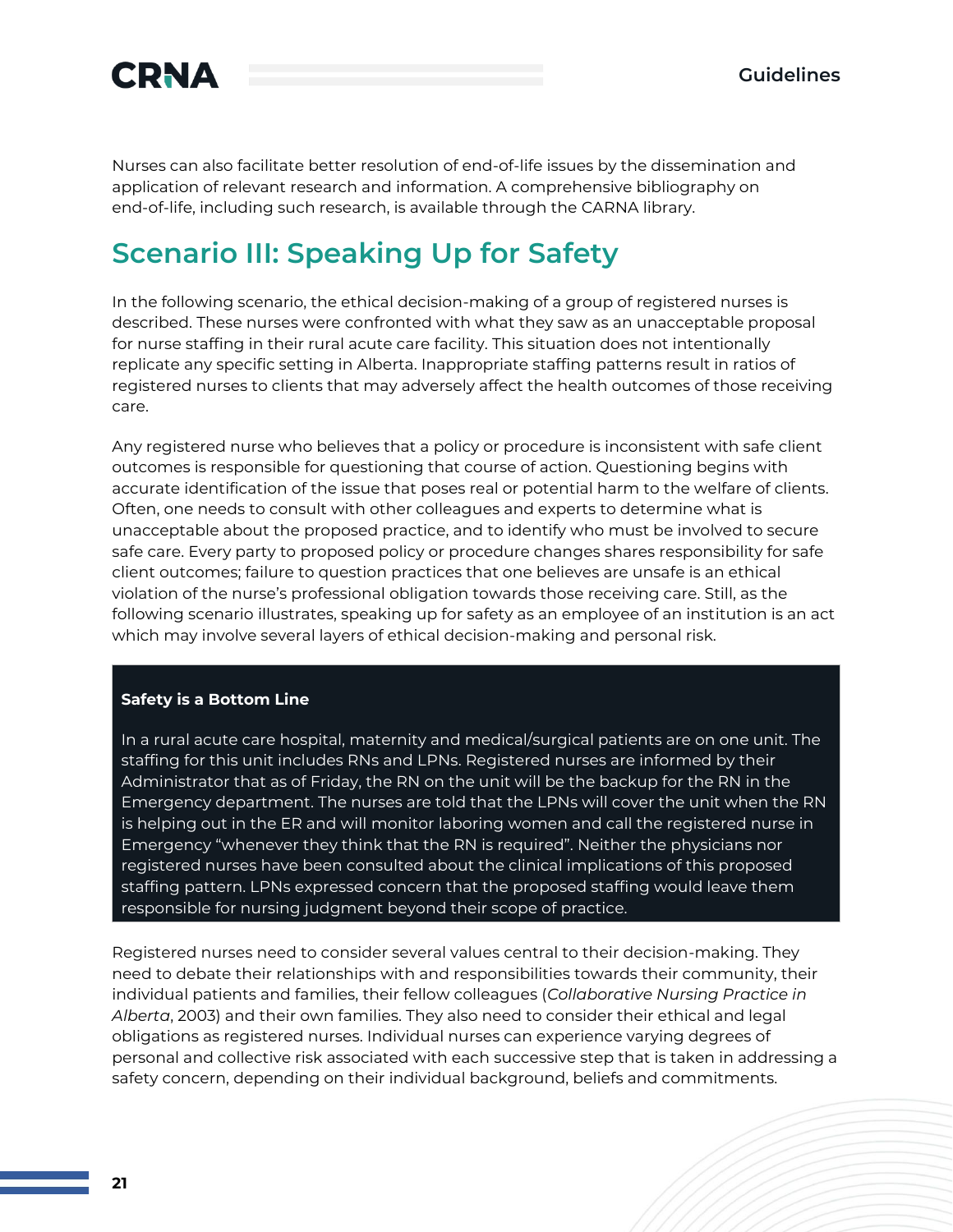

#### **Process for Analysis of Ethical and Legal Considerations**

The first step is to clearly identify the issue and the other stakeholders involved. In this scenario, the stakeholders would include the physicians, the LPNs, the Administrator, the facility's liability carrier for the institution and staff and the registered nurses' secondary source of liability protection as employees, CNPS. This inclusive definition of stakeholders recognizes the importance of several relationships for registered nurses in the provision of care. In this scenario one could consider the community as a stakeholder as women and families expect to use the health services provided in this hospital.

For the registered nurses, defining what is at stake in the proposed staffing pattern might begin with determining current recommendations for the staffing of maternity and medical/surgical units in rural facilities. Advice on acceptable obstetrical staffing practices for client safety are available to nurses through the Alberta Perinatal Health Program, which advises physicians, nurses and other health-care providers on current research-based perinatal practice. Information gathered from the Alberta Perinatal Health Program, other clinical experts in obstetrical nursing, the CARNA *Nursing Practice Standards*, the CNA *Code of Ethics for Registered Nurses* and CNPS can be used to document the concerns about the proposed staffing change to management. Concerns should be documented in terms of expected risks to the safe, competent, ethical nursing care of obstetrical clients and their families.

Documentation is an essential step in the process of addressing unsafe practice situations. Objective facts, dates, times, place, setting and people present should be stated. Documented concerns should be shared with fellow RNs, LPNs and physicians to determine common concerns about patient safety, areas of different opinion and to enable colleagues to get independent advice. The physicians may want to contact the College of Physician and Surgeons of Alberta and/or the Alberta Medical Association for advice both on liability and recommended standards of medical perinatal care. LPNs may want to contact the College of Licensed Practice Nurses of Alberta to discuss their concerns about responsibility.

After clear identification of the issue, acceptable outcomes for the concern should be determined. Registered nurses should provide their professional opinion on the specific outcomes or consequences for the client. CARNA's *Guidelines for Assignment of Client Care & Staffing Decisions* (2008b) can be used as a framework for identification and documentation of the problem. The registered nurses in this scenario may decide that for their community, what is at stake is informed consent to staffing changes that pose a potential risk to the provision of safe, competent, ethical nursing care of pregnant laboring women. For example, the optimal outcome could be to have continued staffing of the maternity and medical/surgical unit with a minimum of one registered nurse at all times when laboring women are present. If safe staffing could not be provided the minimal acceptable outcome could be discussion of closure of maternity services. Alternative ways or options for resource allocation decisions that minimize the potential to adversely affect client outcomes should be considered. This could encourage the development of alternate delivery models for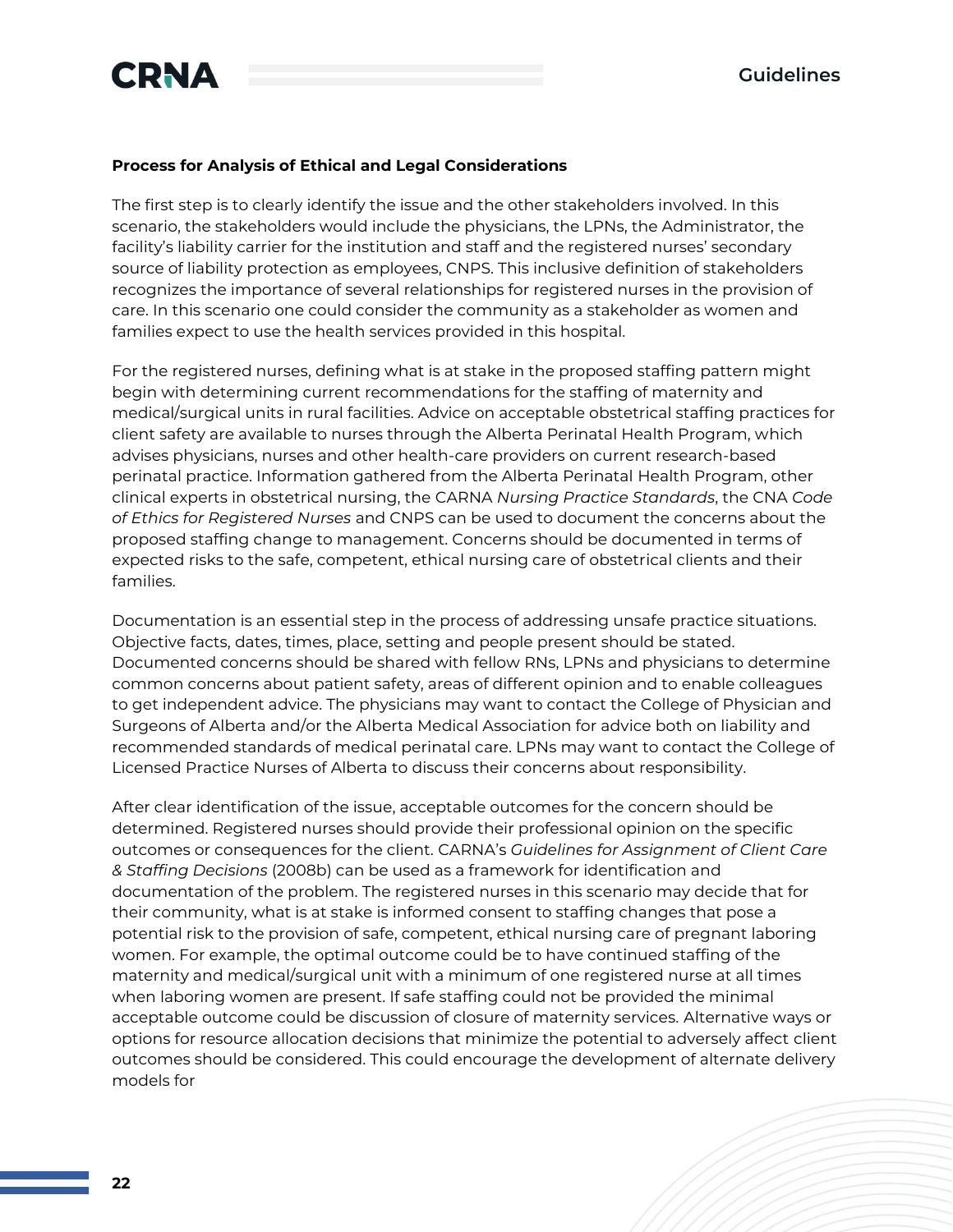

cost-effective obstetrical care such as a community health center with birthing facilities and a multidisciplinary team of nurses, physicians and registered midwives.

Common concerns and recommendations should be presented to the Manager/Administrator. The written concern would clearly identify the issue, outline acceptable staffing patterns to allow for continuous registered nurse monitoring of women in labor, and cite clear timelines for satisfactory resolution of the concern. Documentation and communication on patient safety incidents should continue to be forwarded to the Manager/Administrator in a timely and accurate manner. This continuous communication is intended to minimize risk to patients and to ensure the Manager/Administrator's accountability for staffing decisions consistent with safe patient care. In the absence of resolution with the Manager/Administrator the concerns should be presented jointly with other providers if possible, to those responsible at successive levels of policy-making.

The progress and the consequences for everyone should be reassessed at every step, in order to determine if the intended approach remains acceptable or if alternative strategies are required. Some nurses may be fearful for their own jobs in speaking up; others may be equally anxious about the consequences for patients if they do not pursue their concern to a satisfactory solution.

#### **Ethical Principles**

Concern for the ethical principles of *autonomy, beneficence, non-maleficence* and *distributive justice* are all apparent in various ways throughout the questions and actions that are explored in this scenario. Concern for their clients' right to choose obstetrical care on a fully informed basis demonstrates the valuing of each person's *autonomy*. The advocacy of quality care for their community, and for safe care regardless of personal cost, are evidence of commitment to *beneficence* and *non-maleficence*, respectively. Perhaps most significant for nurses collectively, would be the recognition of the role of *distributive justice* in this and other health-care dilemmas where resources are at issue. Nurses must work with their communities, governments and other professionals to advocate for appropriate allocation of resources that are associated with demonstrable health benefits.

One model for ethical decision-making which visualizes this expanding circle of ethical problems and possibilities is found in Storch's model (Storch et al., 2004) for the analysis of ethical issues, as reprinted here. In this model, the identification of ethical issues is filtered through a complex and connected web of personal, professional, social, ethical and legal considerations. The possibilities for action are linked to all of these factors in a continuous cycle that encourages professionals to anticipate consequences, to act with knowledge and to review options as many times as it takes to achieve an ethical outcome.

The registered nurses in this scenario may determine, both through their analysis and their actions, that for them and their community, safety was a bottom line that could not be ignored.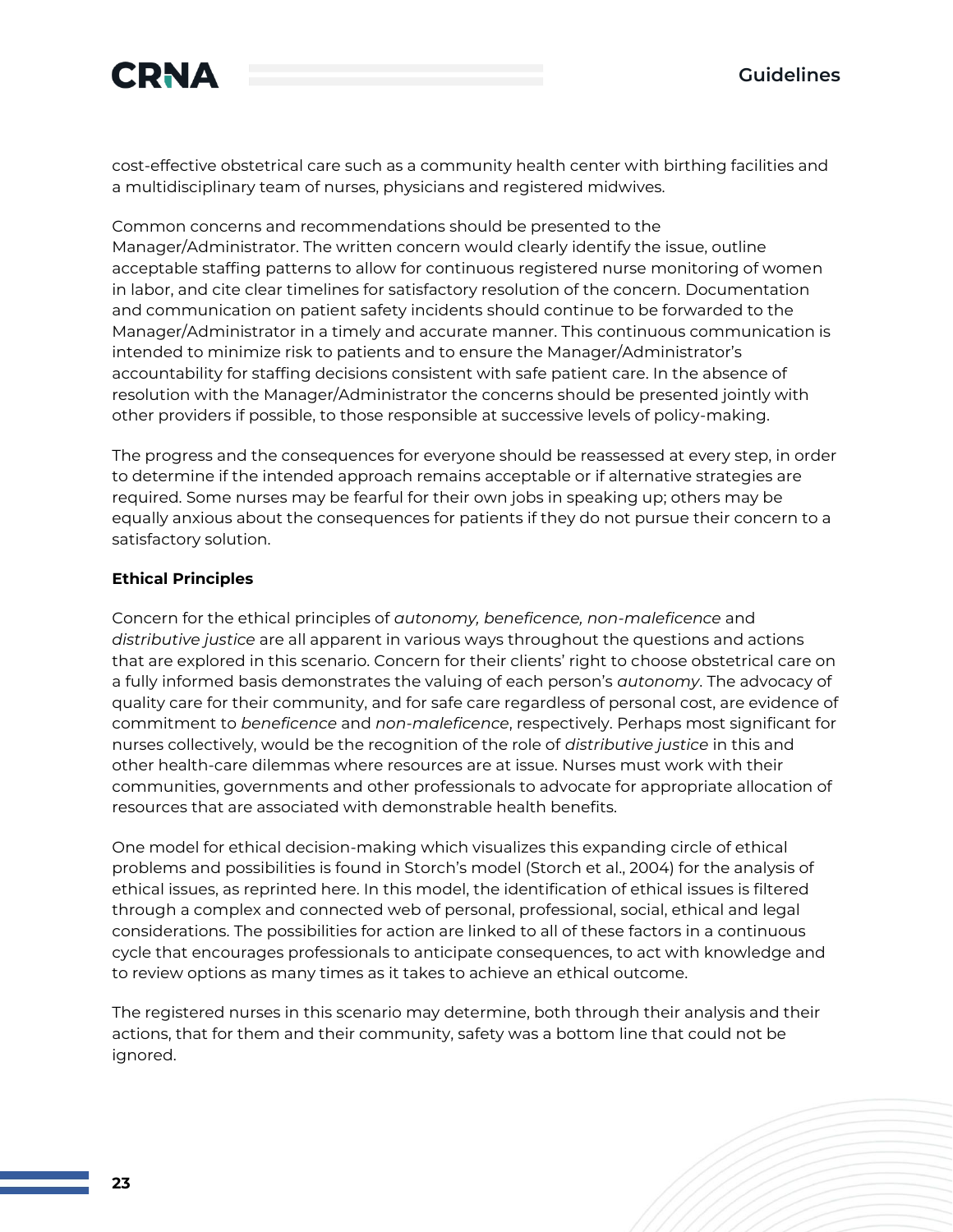

#### **Model for Ethical Decision-Making**

Note: From *Toward a moral horizon: Nursing ethics for leadership and practice* (p.515) by J. L. Storch, P. Rodney, & R. Starzomski (Eds.), 2004. Toronto: Pearson Prentice Hall. Copyright 2004 by Pearson Education Canada Inc.

#### 1. Information & Identification

- Concern
- People/Population
- **Ethical Components** 
	- 2. Clarification & Evaluation



### **Summary**

In this document, the nature of ethics and its application to decision-making in health care is explored from the particular perspective of the nursing profession. Several scenarios are used to illustrate a variety of approaches to ethical decision-making for registered nurses. The intent of each approach is to recognize the complex array of relationships and choices which must be accounted for in any ethical question which surfaces in health care. All of the approaches are intended to support the core principles of self-governance, registered nurse responsibilities and accountabilities and accountability to the public.

Several CARNA documents which are central to ethical nursing practice are referenced and it is suggested that every registered nurse in Alberta review on initial registration. These include the *Health Professions Act* (2000) and the *Regulations Pursuant to the Health*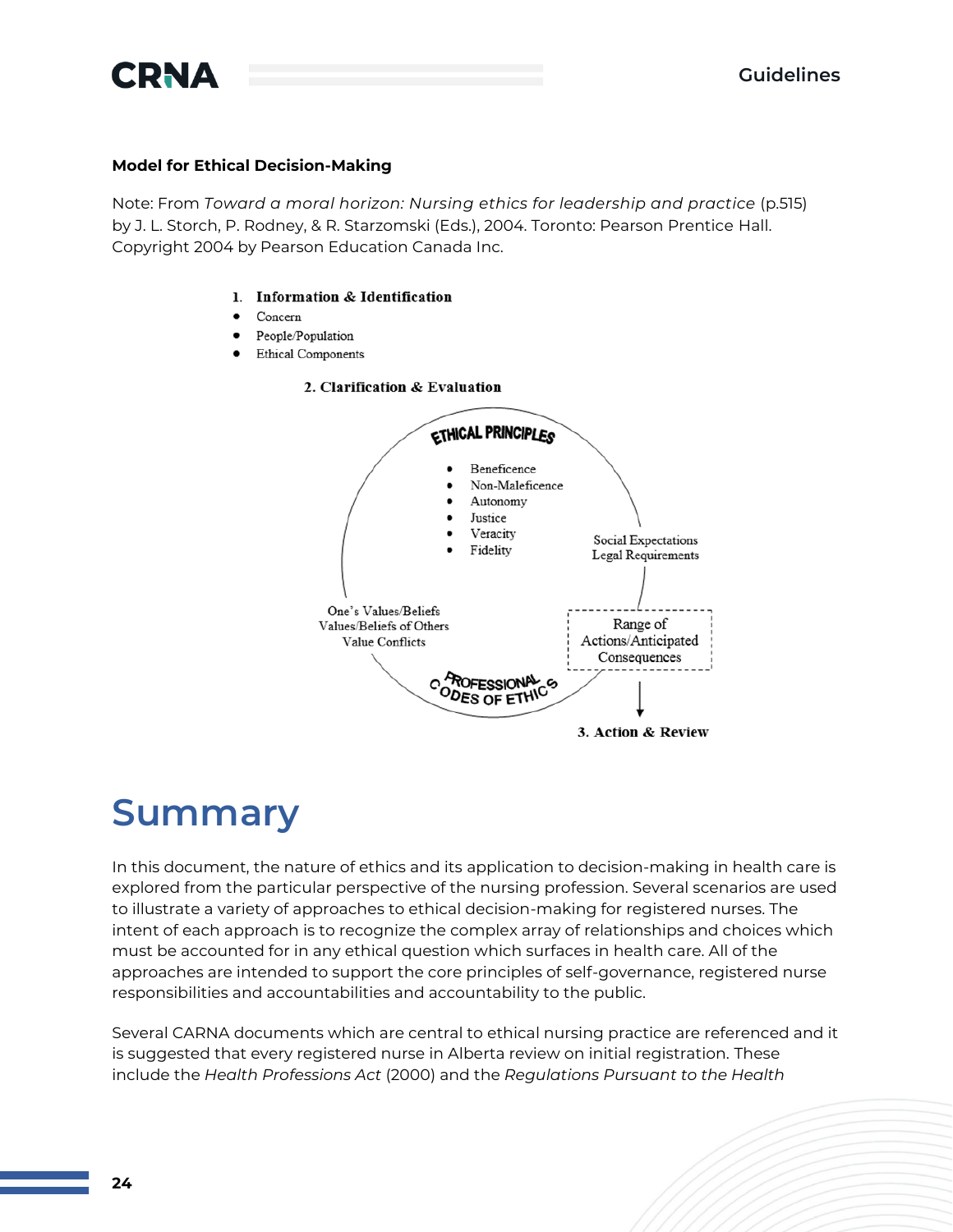

*Professions Act*, the *Nursing Practice Standards* (2003) and the Canadian Nurses Association *Code of Ethics for Registered Nurses* (2008). Access to further CARNA documents and a wide range of literature on ethical issues is also available on the CARNA website or by contacting the provincial office library at 1-800-252-9392. Consultation on ethical issues is also available with CARNA Policy and Practice Consultants through the toll-free number.

Registered nurses can foster ethical decision-making in health care, both system-wide and within their own practice, by using the resources available to them as a registrant of CARNA, and by taking an active part in the professional activities of the College.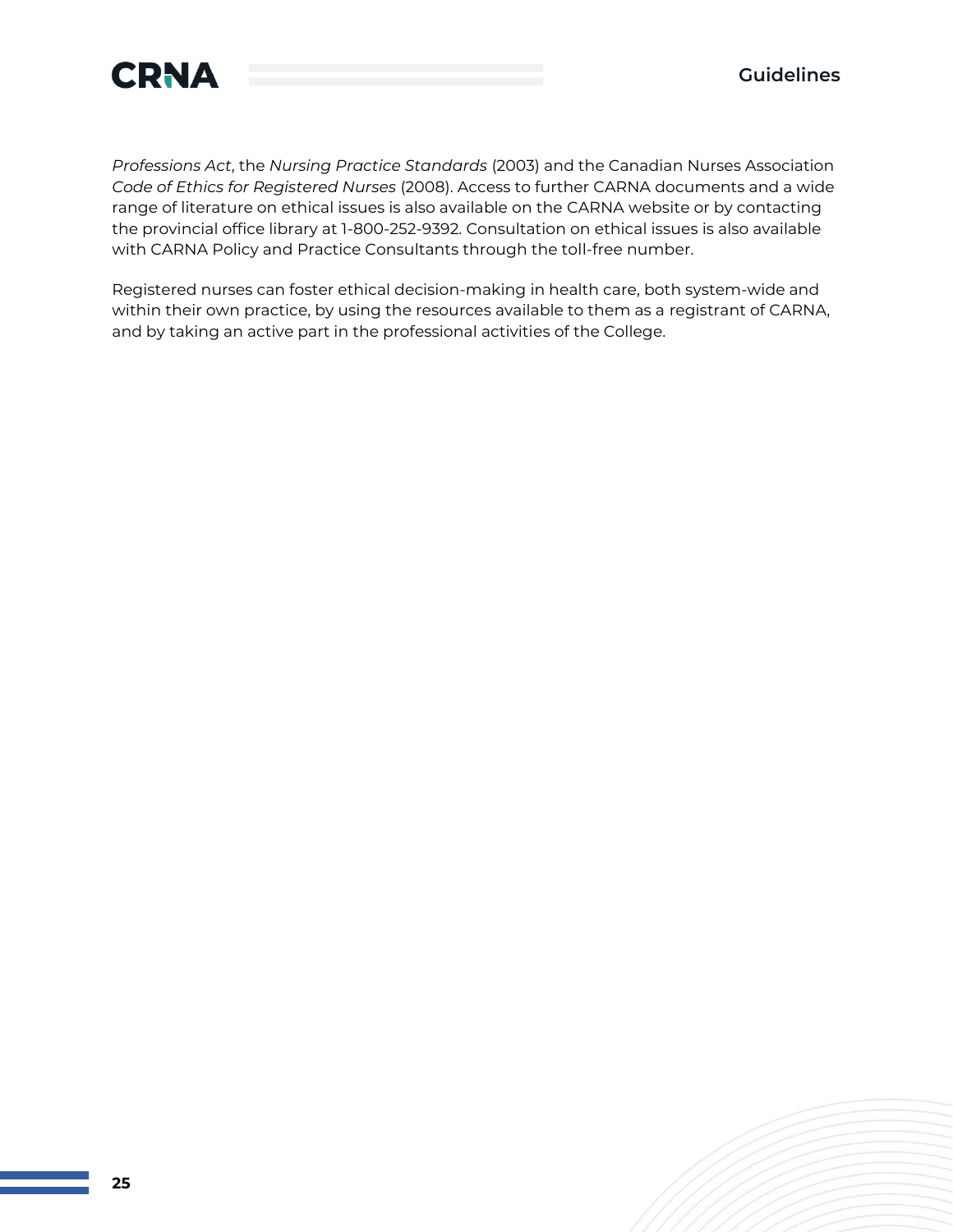

## **Glossary**

**AUTONOMY** – Self-determination; an individual's right to make choices about one's own course of action.

**BELIEF** – The conviction that something is true.

**BENEFICENCE** – The principle that outlines a person's duty to act to benefit another.

**CLIENT** – The person or persons receiving nursing care; can refer to patients, residents, families, groups, communities and populations.

**CONTRACTUAL MODEL** – Outlines the ethical obligations between individuals, based on a negotiated agreement that is to govern the terms of the relationship.

**COVENANT MODEL** – Outlines the ethical obligations that society has imposed between the health-care professional and client which go beyond the contract, such as the duty of continuing care or care in an emergency.

**DISTRIBUTIVE JUSTICE** – The principle of fairness based on the equitable value of all individuals.

**DUTY** – The obligation that one individual owes to another.

**ETHICAL DILEMMA** – Arises where two or more suitable actions of equal moral worth are options in a particular circumstance.

**ETHICAL DISTRESS** – Occurs when a practice is imposed on the professional despite their differing personal values and beliefs, resulting in feelings of guilt, concern or distaste.

**ETHICAL VIOLATION** – Involve actions or failures to act that breach fundamental duties to the persons receiving care or to colleagues and other health-care providers.

**EXPERT MODEL** – Ethical obligations which derive from the expertise of an individual.

**FIDELITY** – The duty of faithfulness and loyalty.

**FIDUCIARY MODEL** – Outlines ethical obligations between individuals that are based on legally imposed duties.

**FRIENDSHIP MODEL** – Outlines voluntary ethical obligations between individuals that are determined by the individuals.

**LIMITATION** – Describes exceptional circumstances in which a value or obligation cannot be applied.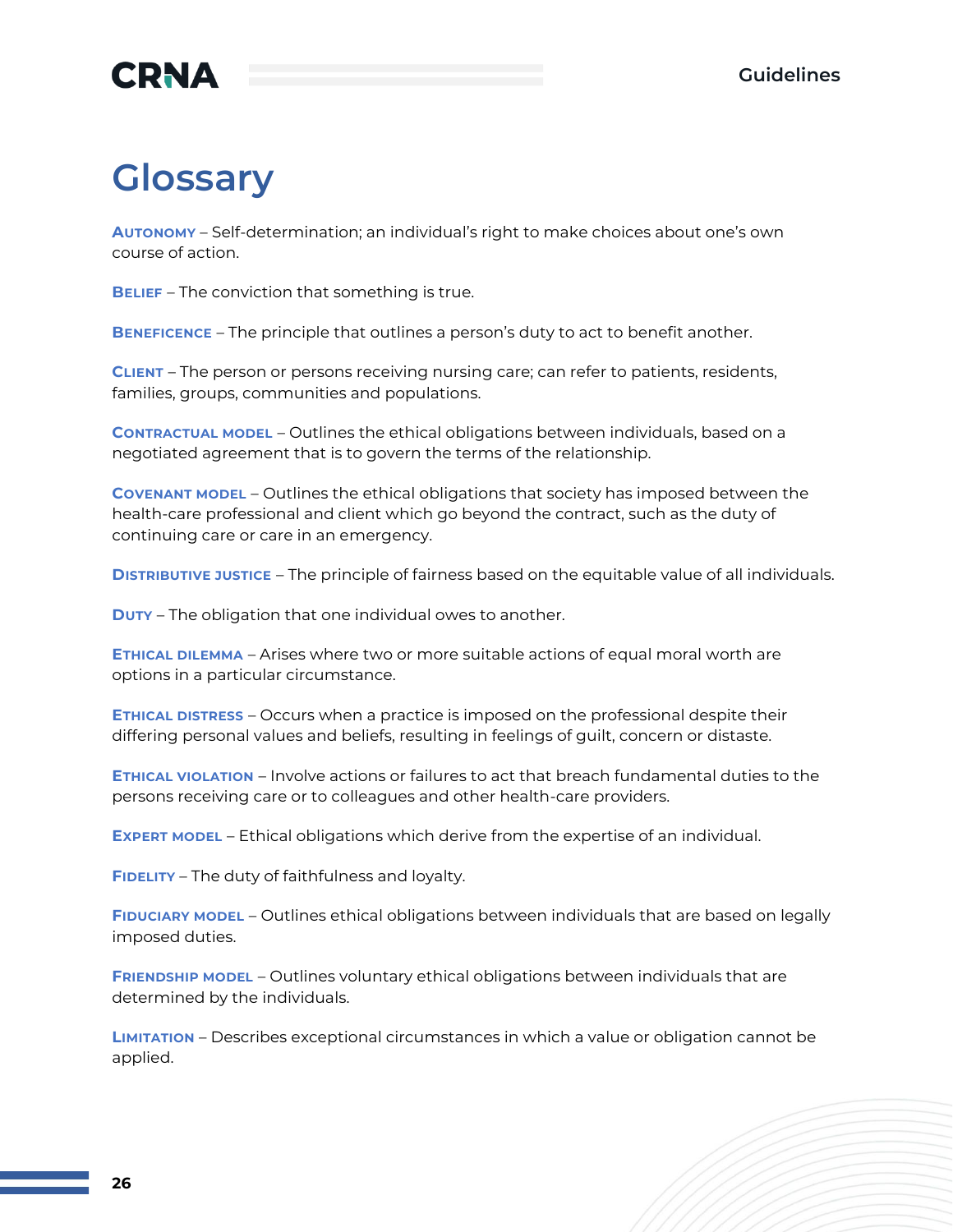



**MODEL** – Example or description of the fundamental structure of a relationship.

**NON-MALEFICENCE** – Duty to do no harm and to protect others from harm.

**OBLIGATIONS** – A directive which spells out what actions a value requires under particular circumstances.

**PARTNERSHIP MODEL** – Values and beliefs of individuals in a relationship are both shared and individual and are related between the individuals in an equitable manner.

**PATERNALISM** – Making decisions for another based upon what an authority believes is best for that person.

**PRINCIPLE** – A governing, foundational law of conduct to guide one's thinking and actions.

**RELATIONAL ETHIC** – A process for ethical reflection that allows consideration of the values, beliefs and wishes of all stakeholders in health care, clients and health-care professional, professional disciplines, employers and employees, governments and communities. They may differ and each will be acting from his own perspective.

**VALUE** – Something which is esteemed for its own sake.

**VERACITY** – Duty to tell the truth.

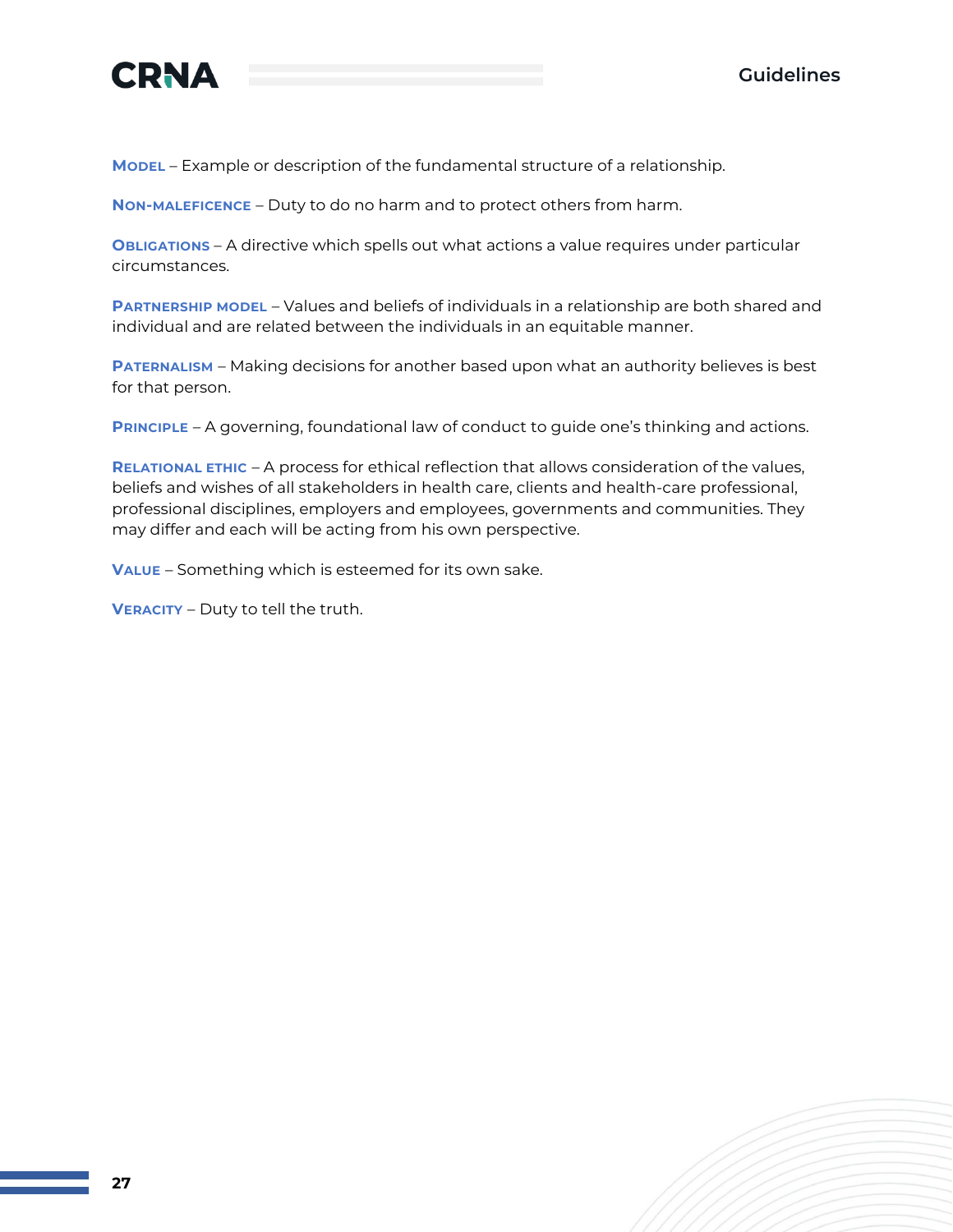

### **References**

*Adult Guardianship and Trusteeship Act*, R.S.A. 2008, c. A-4.2.

- Alberta Association of Registered Nurses, College of Licensed Practical Nurses of Alberta, & Registered Psychiatric Nurses Association of Alberta. (2003). *Collaborative nursing practice in Alberta*. Edmonton, AB: Author.
- Canadian Nurses Association. (2008a). *Code of ethics for registered nurses*. Ottawa, ON: Author.
- Canadian Nurses Association. (2008b). *Providing nursing care at the end of life*. Ottawa, ON: Author.
- Canadian Nurses Association. (2009). *Position statement: Patient safety*. Ottawa, ON: Author.
- College and Association of Registered Nurses of Alberta. (2003). *Nursing practice standards.*  Edmonton, AB: Author.
- College and Association of Registered Nurses of Alberta. (2008a). *Primary health care*. Edmonton, AB: Author.
- College and Association of Registered Nurses of Alberta. (2008b). *Guidelines for assignment of client care and staffing decisions*. Edmonton, AB: Author.
- *Health Professions Act*, R.S.A. 2000, c. H-7.
- *Personal Directives Act*, R.S.A. 2000, c. P-6.
- *Registered Nurses Profession Regulation,* Alta. Reg. 232/2005.
- Storch, J. L., Rodney, P., & Starzomski, R. (Eds). (2004). *Toward a moral horizon: Nursing ethics for leadership and practice*. Toronto, ON: Pearson Education Canada.
- Tschudin, V., & Farr, B. (1994). Nursing ethics VI: Particular features. *Nursing Standard, 9*(4), 51-57.

There is an extensive ethics bibliography available through CARNA and other libraries throughout the province. The CNA *Code of Ethics for Registered Nurses* includes an ethics reading resource section. Call CARNA at 1-800-252-9392 ext. 504 for more information.